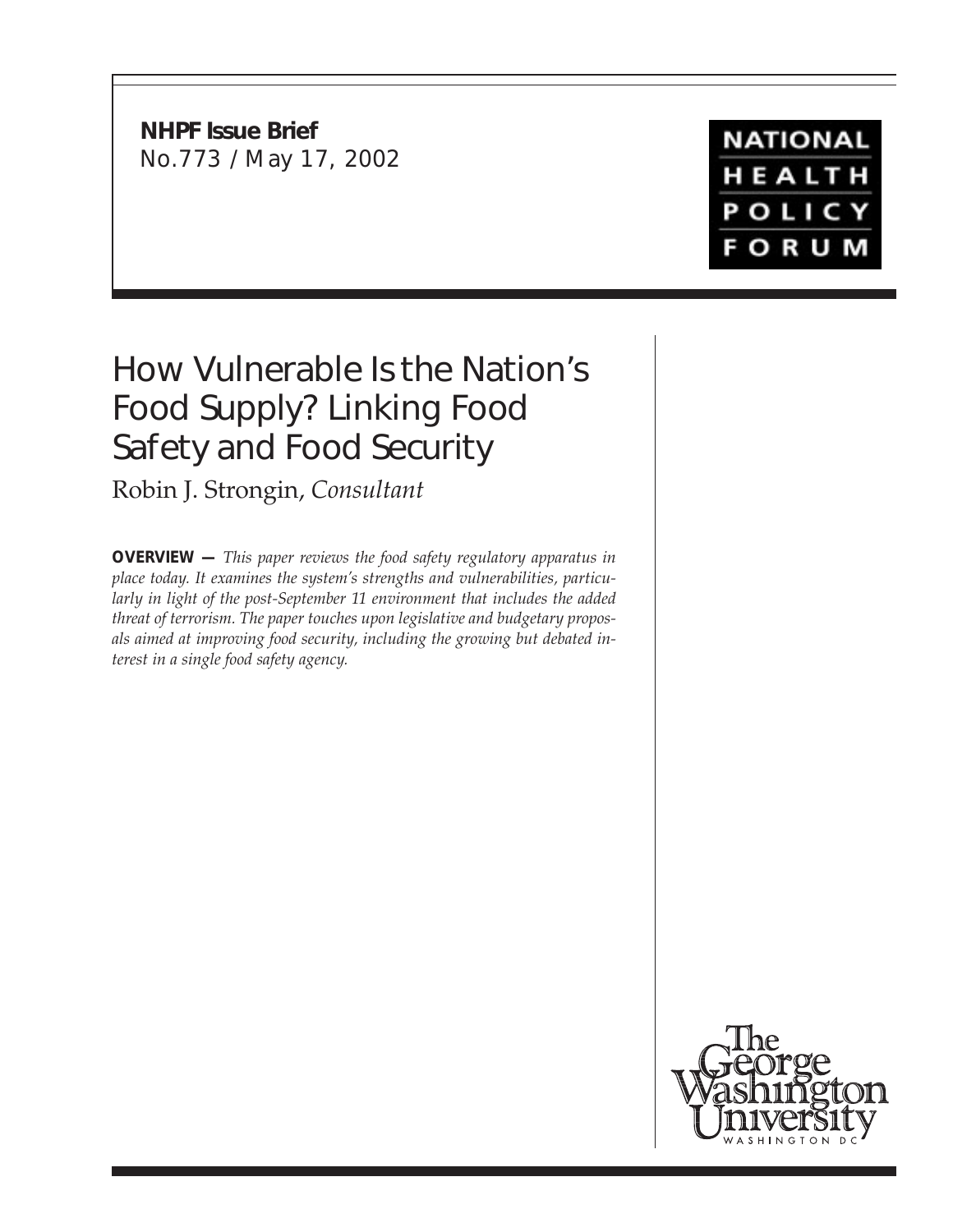# How Vulnerable Is the Nation's Food Supply? Linking Food Safety and Food Security

America's food supply has long been considered among the safest in the world. Long before the September 11 attacks on the United States, however, there was a growing debate over the ability—or, as some feared, the inability—of the current regulatory apparatus to ensure food safety. $^{\rm 1}$  Since September 11, the added threat of terrorism—deliberate sabotage of the nation's food supply—has added a new perspective to the dialogue. Along with many other issues once considered lower-priority, food safety has now become a national security concern. Some experts are concerned, however, that as the events of September 11 slowly recede from center stage, the demand for radical change will recede as well, despite the public health risks.

Robert A. Robinson, General Accounting Office (GAO) managing director for natural resources and environment, reiterated the significant public health problem posed by foodborne illnesses in his recent testimony before Congress: "Despite spending more than \$1 billion annually on the federal food safety system, food safety remains a concern....[The Centers for Disease Control and Prevention] CDC estimates that foodborne diseases cause approximately 76 million illnesses, 325,000 hospitalizations, and 5,000 deaths each year. In medical costs and productivity losses, foodborne illnesses related to five principal pathogens cost the nation about \$6.9 billion annually, USDA [U.S. Department of Agriculture] estimates."2

The American food industry is big business, accounting for close to 20 percent of the gross national product, employing approximately 14 million people, and providing an additional 4 million jobs in related industries. Further, American consumers spend more than \$617 billion annually on food, of which about \$511 billion is spent on foods grown on American farms.3 Deliberate contamination of the nation's food supply possibly in a number of areas throughout the country simultaneously would have devastating economic and geopolitical consequences. But it would not be the first time. One such incident occurred in 1984 when members of a religious cult known as the Rajneeshees contaminated salad bars in Oregon in order to incapacitate voters and affect the outcome of local elections.<sup>4</sup> "Quietly, the small cadre of experts and federal officials who understood the power of germ weapons began to wonder if the attack in Oregon was an anomaly or a harbinger."5

**National Health Policy Forum** 2131 K Street NW, Suite 500 Washington DC 20037 ,

202/872-1390 202/862-9837 [fax] nhpf@gwu.edu [e-mail] www.nhpf.org [web]

**Judith Miller Jones** *Director*

**Judith D. Moore** *Co-Director*

**Michele Black** *Publications Director*

**NHPF** is a nonpartisan education and information exchange for federal health policymakers.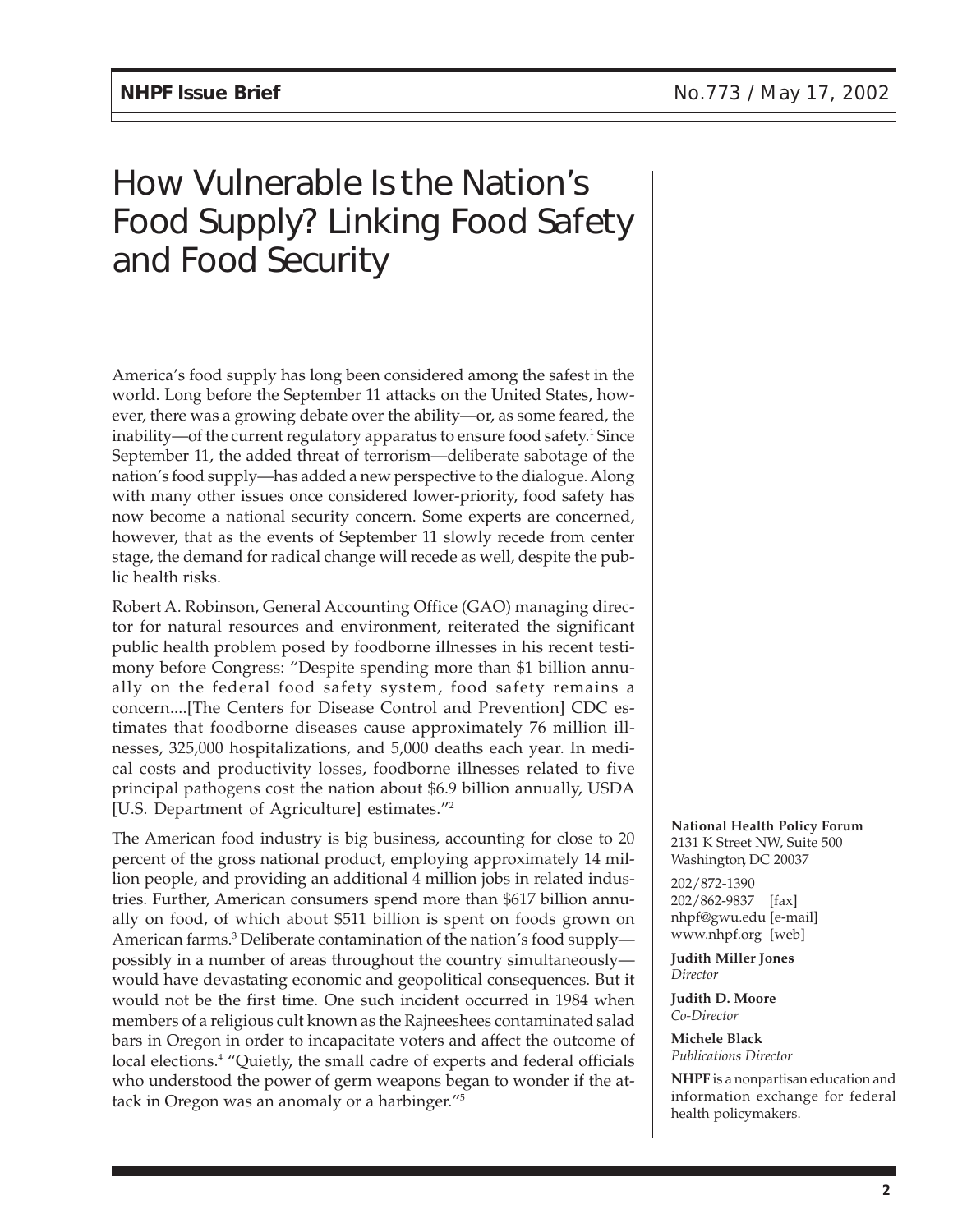The CDC has cited the following biological agents as potential weapons that could be used to deliberately poison the nation's food supply: *Clostridium botulinum* (the causative agent of botulism), *Salmonella, Escherichia coli 0157:H7* (better-known as *E. coli*), and *Vibrio cholerae* (the causative agent of cholera). Some experts have warned that terrorists could intentionally add these or other agents into legally or illegally imported foods, whereas other experts maintain that "the best way to sicken large numbers of people is to contaminate a giant processing center where meat or other foods are produced, packaged or distributed."6

It is possible that inspectors could discover deliberately placed or naturally occurring bacterial infections in a processing plant. Both before and after September 11, however, food experts have expressed a fundamental concern about fragmented and inconsistent inspection systems that lie at the core of the nation's food safety and food security vulnerabilities.

To assess these vulnerabilities, it is important first to understand how food safety is regulated across the food production chain. Then, areas of vulnerability can be identified and solutions designed to strengthen and improve both the safety and the security of the food supply. In addition to improving and strengthening surveillance systems and laboratory capacity, the proposals that have received the most attention include the establishment of a single food safety agency and the passage of a single food safety statute. While experts continue to debate the merits of each approach, inspectors across the country have been placed on high alert as they continue to monitor the nation's food supply.

#### **MONITORING FOOD SAFETY FROM FARM TO TABLE: REGULATORY FRAGMENTATION AND INCONSISTENCY**

Monitoring the nation's vast food-production network, ports of entry, and food-processing plants is a monumental endeavor; one that has been made more complicated by a variety of factors. These include the global marketplace for food, the emergence of new strains of foodborne bacteria, the growing number of people (that is, the elderly, the very young, and the immunosuppressed) at high risk for severe or fatal foodborne illnesses, the increasing reliance on minimally processed fresh fruits and vegetables, the growing popularity of raw foods, and the centralization and growth of large food processors and distributors.

# **Legal Authority, Overlap, and Inconsistencies**

Federal interest in food safety began in the late 1800s. By the early 1900s, the first federal food safety agency was established in the United States. Over the years, as new challenges emerged, new agencies were created, resulting in the layers of complexity and fragmentation that exist today. There are at least 12 different federal agencies (see Appendix I)7 that

**Food experts have expressed concern about fragmented and inconsistent inspection systems that lie at the core of the nation's food safety and food security vulnerabilities.**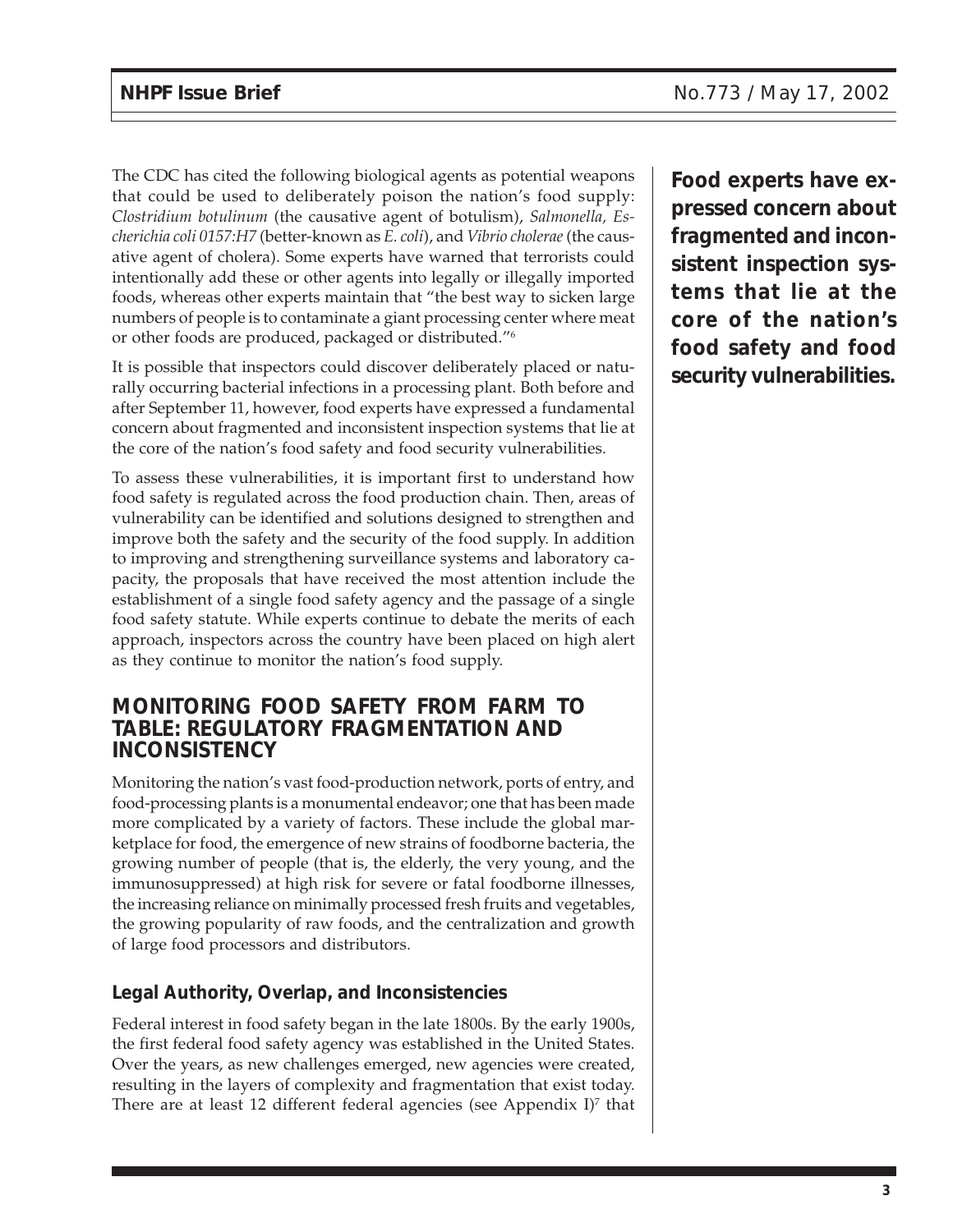administer 35 different laws that govern food safety, in addition to 28 House and Senate subcommittees with food safety oversight. In addition, state and local governments, health departments, and public health laboratories all play an active role in ensuring the safety of food. As a result of President Clinton's Food Safety Initiative of 1997, efforts to streamline the process have been made. The President's Council on Food Safety, for example, was established in August 1998 to provide a comprehensive national food safety strategic plan facilitating improved coordination between government agencies.<sup>8</sup> Despite this and other sweeping changes, most would agree that the system and the statutes under which it operates are still in need of refinement.

The Federal Food, Drug, and Cosmetic Act, the Federal Meat Inspection Act, the Poultry Products Inspection Act, the Egg Products Inspection Act, the Food Quality Protection Act, and the Public Health Service Act are the principal U.S. food safety authorizing statutes. In addition, food regulatory agencies abide by, as regulatory agencies must, procedural statutes such as the Administrative Procedure Act, the Federal Advisory Committee Act, and the Freedom of Information Act.

Of the 12 federal agencies involved in food safety, two account for the majority of federal food safety spending and regulatory responsibilities: the Food and Drug Administration (FDA) within the Department of Health and Human Services (DHHS) and the Food Safety and Inspection Service (FSIS) within the USDA. In addition to these two lead agencies, others such as the CDC, the Environmental Protection Agency, and the U.S. Customs Service—also play a vital role.

Disparities between the two lead agencies exist in terms of both resources and mandates. The FDA, for example, has 770 inspectors for 57,000 food establishments and 132 ports,<sup>9</sup> while the USDA employs 7,600 inspectors for 6,500 meat and poultry plants and has another 5,000 inspectors and veterinarians working at ports and in veterinary laboratories and crop fields. The USDA handles inspections of meat, poultry, and processed egg products, while the FDA is charged with handling the safety of most other foods. Table 1 (see page 5) highlights some of the inconsistencies and disparities in inspection.10

Much of this inconsistency results from a system that evolved piecemeal over time and reflects legal requirements rather than level of risk. For example, as GAO's Robinson testified:

The number of agencies involved in regulating a sandwich illustrates the fragmented nature of the current food safety system….The responsible regulatory agency as well as the frequency with which inspections occur depends on how the sandwich is presented. FSIS inspects manufacturers of packaged open-face meat or poultry sandwiches (e.g., those with one slice of bread), but FDA inspects manufacturers of packaged closed-faced meat or poultry sandwiches (e.g., those with two slices of bread). According to FSIS officials, the agency lacked the resources to inspect all meat **The FDA and the FSIS account for the majority of federal food safety and regulatory responsibilities.**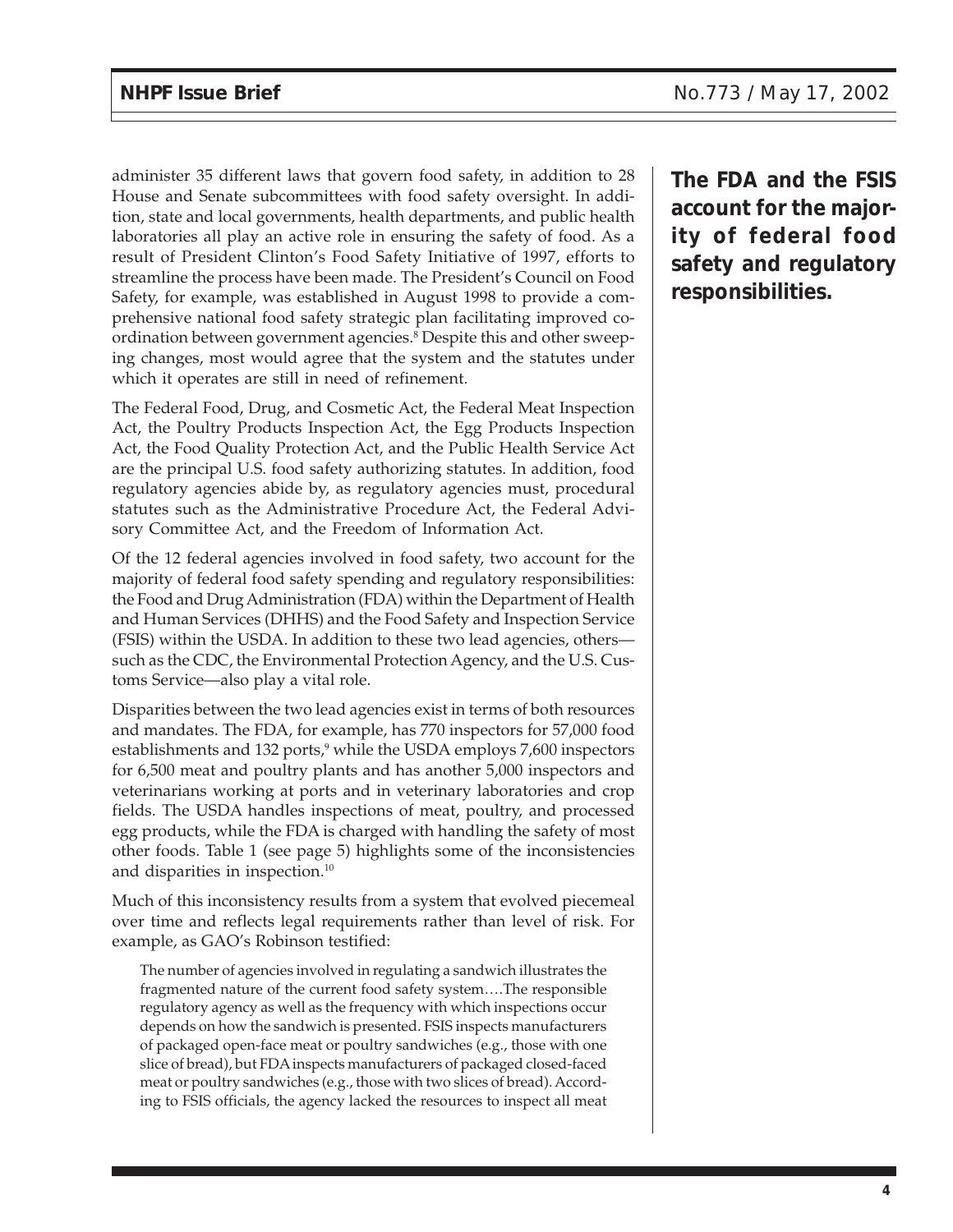and poultry sandwich manufacturers, so it was decided that FSIS would inspect manufacturers of the less common open-faced sandwich, leaving inspection of other sandwich manufacturers to the FDA. Although there are no differences in the risks posed by these products, wholesale manufacturers of open-face sandwiches sold in interstate commerce are inspected by FSIS daily, while wholesale manufacturers of closed-face sandwiches sold in interstate commerce are generally inspected by the FDA on average once every 5 years.

| <b>TABLE 1</b>                                     |
|----------------------------------------------------|
| <b>Examples of Inconsistencies and Disparities</b> |
| in FDA and FSIS Inspection                         |

| <b>Manufacturing Plant Inspected</b><br>Daily by FSIS | Manufacturing Plant Inspected,<br>on Average, about Once Every 5<br>Years by FDA |
|-------------------------------------------------------|----------------------------------------------------------------------------------|
| Open-faced meat and poultry<br>sandwiches             | Closed-face (traditional) meat<br>and poultry sandwiches                         |
| Hot dog in pastry dough                               | Hot dog in a roll                                                                |
| Corn dog                                              | Bagel dog                                                                        |
| Beef broth                                            | Chicken broth                                                                    |
| Spaghetti sauce with meat stock                       | Spaghetti sauce w/o meat stock                                                   |
| Beans with bacon<br>$(2\% \text{ or more bacon})$     | Pork and beans<br>(no limit on amount of pork)                                   |
| Pizza with meat topping                               | Pizza without meat topping                                                       |
| Soups with more than 2% meat<br>or poultry            | Soups with less than 2% meat<br>or poultry                                       |
|                                                       |                                                                                  |

*Source: U.S. General Accounting Office,* Food Safety and Quality: Uniform, Risk-Based Inspection System Needed to Ensure Safe Food Supply *(GAO/RCED-92-152, June 26, 1992).*

In addition to differences in their resources and areas of oversight, the FDA and the USDA have divergent food safety philosophies, cultures, and bureaucratic structures. The FDA's inspectors, for example, take a more science-based approach to food safety, evaluating the entire food production process within an establishment. They do not, however, conduct any type of microbial analyses on site. Rather, this type of research is done by headquarters scientists. FDA inspectors also check for adherence to good manufacturing practices, an essential component of food safety that involves checking and auditing such vital areas as sanitary design,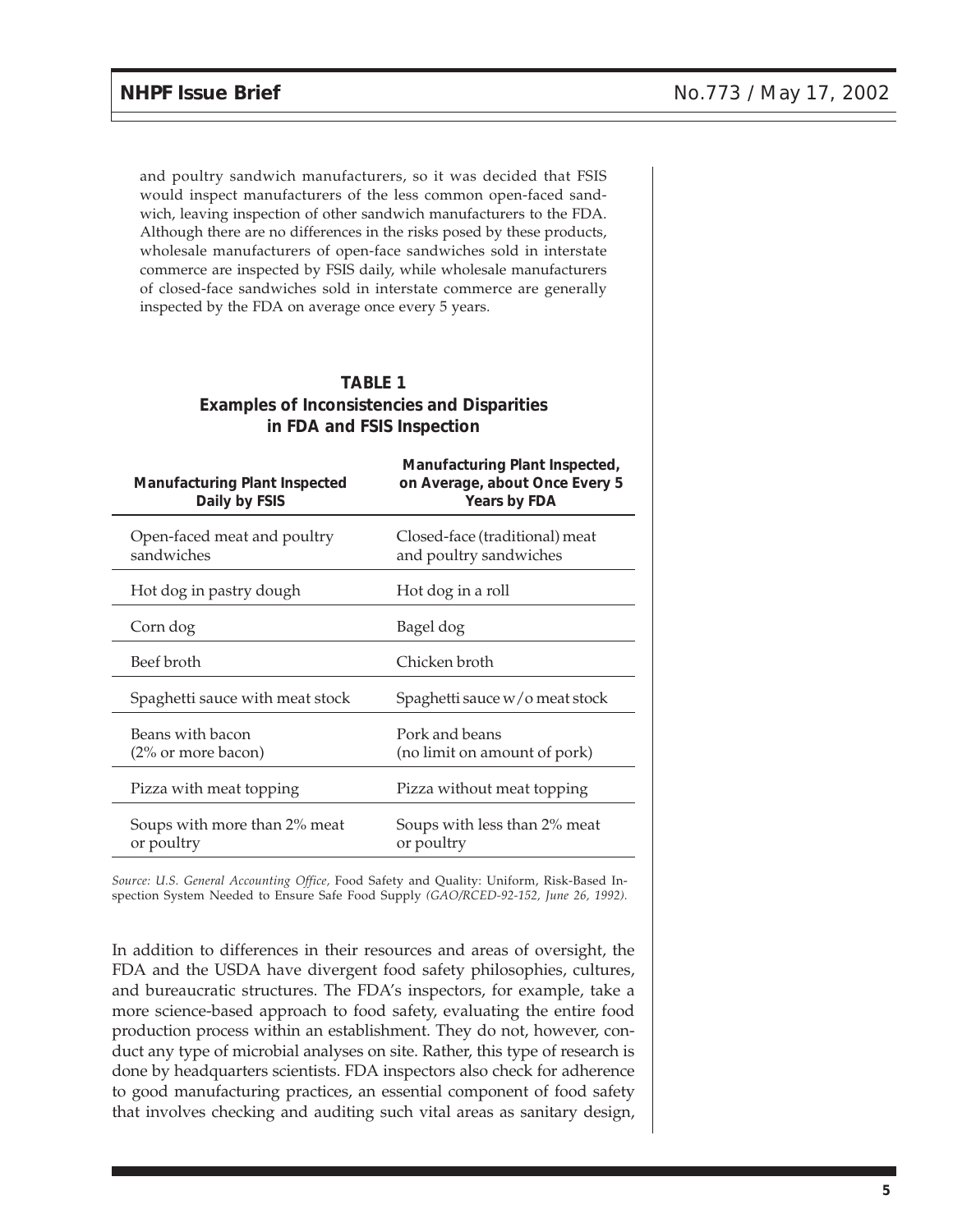cross-contamination control, production flow, cleanliness, personal hygiene, pest control, and supplier control, which involves the use of hazard analysis and critical control point (HACCP) systems.<sup>11</sup>

USDA inspectors, on the other hand, conduct frequent plant inspections, focusing on a variety of aspects, such as cleanliness, that are related to the numerous steps involved in food processing and distribution. The USDA has interpreted its mandates (the Federal Meat Inspection Act , the Poultry Products Inspection Act, the Egg Products Inspection Act, and the Food Quality Protection Act) to mean having inspectors in the plants, using sight, smell, and touch to detect problems. While USDA food safety inspectors are highly trained (receiving a great deal of on-the job training), many do not hold college degrees. This is relevant in that some experts believe that the increased threat of a biologic attack on the nation's food supply necessitates a stronger emphasis on science-based food safety inspections.

In a 1998 report, *Ensuring Safe Food: From Production to Consumption,* the Institute of Medicine noted: "A science base for ensuring safe food encompasses many elements. When utilized, these elements improve the ability to identify, reduce, and manage risks; minimize occurrence of foodborne hazards; gather and utilize information; enhance knowledge; and improve overall safety."

The report lists the following as examples of science-based actions that have been implemented in the U.S. food safety system:

- Implementation of low-acid canned food processing technology, which reduces the risk of botulism.
- Implementation of HACCP systems and risk assessment in decision making.
- Use of labeling as a device to warn consumers who are sensitive to potential food allergens.
- Estimation of maximum allowable exposure levels to pesticides.

■ Prohibition of the use of lead-based paints on utensils that come in contact with food.

The report also emphasizes that "an effective food safety system also integrates science and risk analysis at all levels of the system, including food safety research, information and technology transfer, and consumer education."

#### **FDA: The Center for Food Safety and Applied Nutrition**

It has been estimated that consumers spend 25 cents of every consumer dollar on products regulated by the FDA. Of this amount, approximately 75 percent is spent on foods.<sup>12</sup> CFSAN, the Center for Food Safety and Applied Nutrition, is the FDA center that, together with the FDA's field staff and the FDA's Center for Veterinary Medicine, is responsible for the safety of the nation's food supply.<sup>13</sup>

**The USDA has interpreted its mandates to mean having inspectors in the plants, using sight, smell, and touch to detect problems.**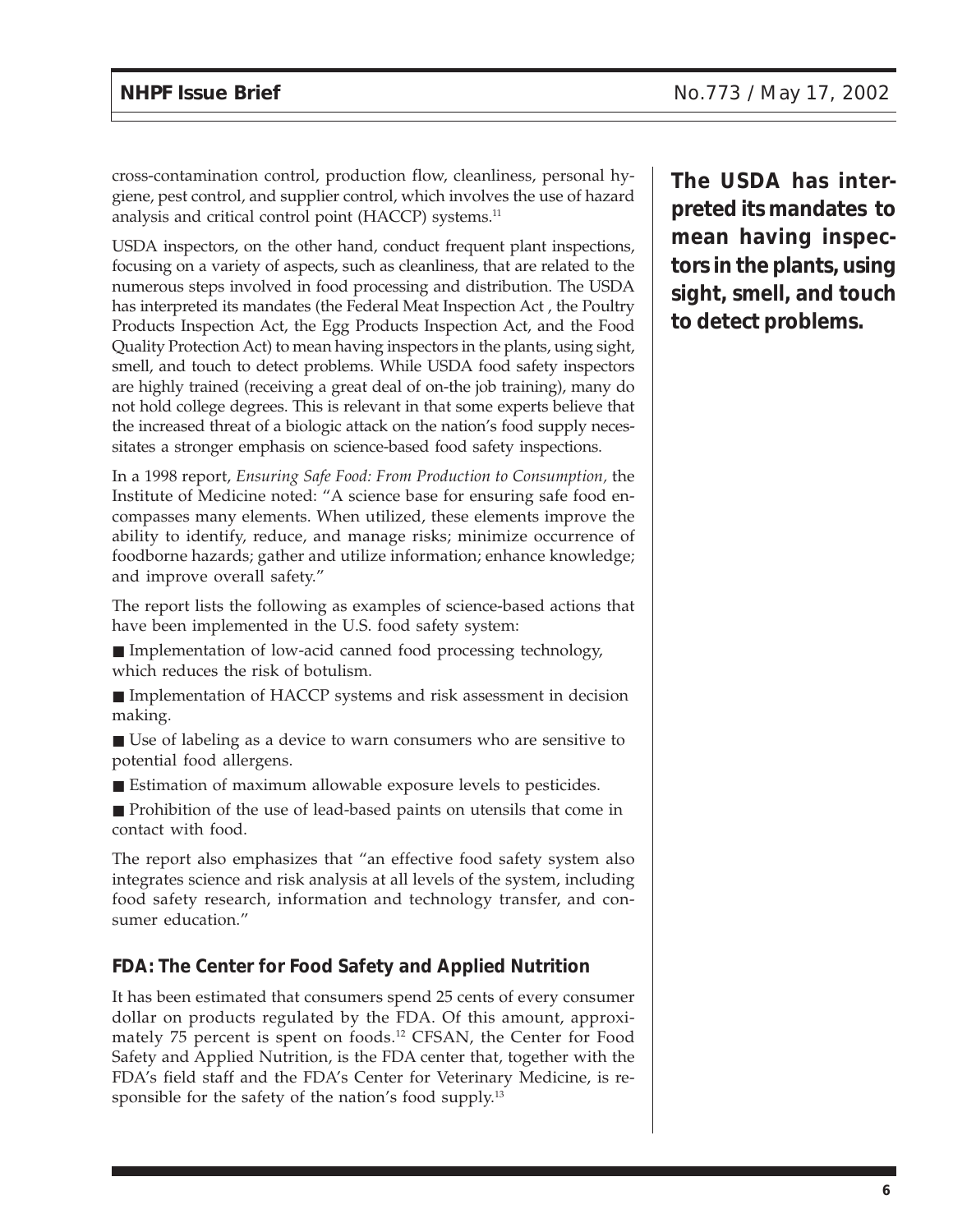CFSAN regulates approximately \$240 billion worth of domestic food and \$15 billion worth of imported foods, in addition to \$15 billion worth of cosmetics sold across state lines.14 The FDA's regulatory authority for food comes from a myriad of acts, including the Federal Food and Drugs Act of 1906; the Federal Import Milk Act (1927); the Federal Food, Drug, and Cosmetic Act of 1938, as amended; the Public Health Service Act (1944); the Fair Packaging and Labeling Act (1966); the Infant Formula Act of 1980, as amended; the Nutrition Labeling and Education Act of 1990; and the Dietary Supplement Health and Education Act of 1994.

The FDA spent more than \$280 million in fiscal year (FY) 2000 on food (and cosmetic) safety activities. Among the responsibilities included in these activities are the following:

■ The safety of substances added to food, such as food and color additives.

- The safety of foods and ingredients developed through biotechnology.
- Seafood HACCP regulations.
- Juice HACCP regulations.

■ Regulations and research programs to address health risks associated with foodborne, chemical, and biological contaminants.

- Regulations and activities dealing with the proper labeling of foods.
- Regulations and policy governing the safety of dietary supplements, infant formulas, and medical foods.
- Food industry postmarket surveillance and compliance.
- Consumer education and industry outreach.
- Cooperative programs with state and local governments.
- International food standard and safety harmonization efforts.<sup>15</sup>

The FDA reports that some of CFSAN's areas of food safety concern are biological pathogens (such as bacteria, viruses, and parasites), naturally occurring toxins, food tampering, and decomposition and filth. In addition, CFSAN specifically and the FDA generally have added bioterrorism and deliberate acts of food contamination to their list of priority concerns.

In an effort to address those concerns, the FDA issued two sets of guidelines to safeguard the food supply in early January 2002.<sup>16</sup> One set of guidelines is for importers and filers and the other is for domestic food producers, processors, transporters, and retailers. Although the guidelines are not legally binding, they have the effect of regulation, and companies typically adhere to them.

The following are among FDA guidelines for bolstering security at U.S. food facilities:

■ Restricting access to laboratories.

■ Tracking which employees are on what shifts and monitoring employees coming in unusually early or staying late.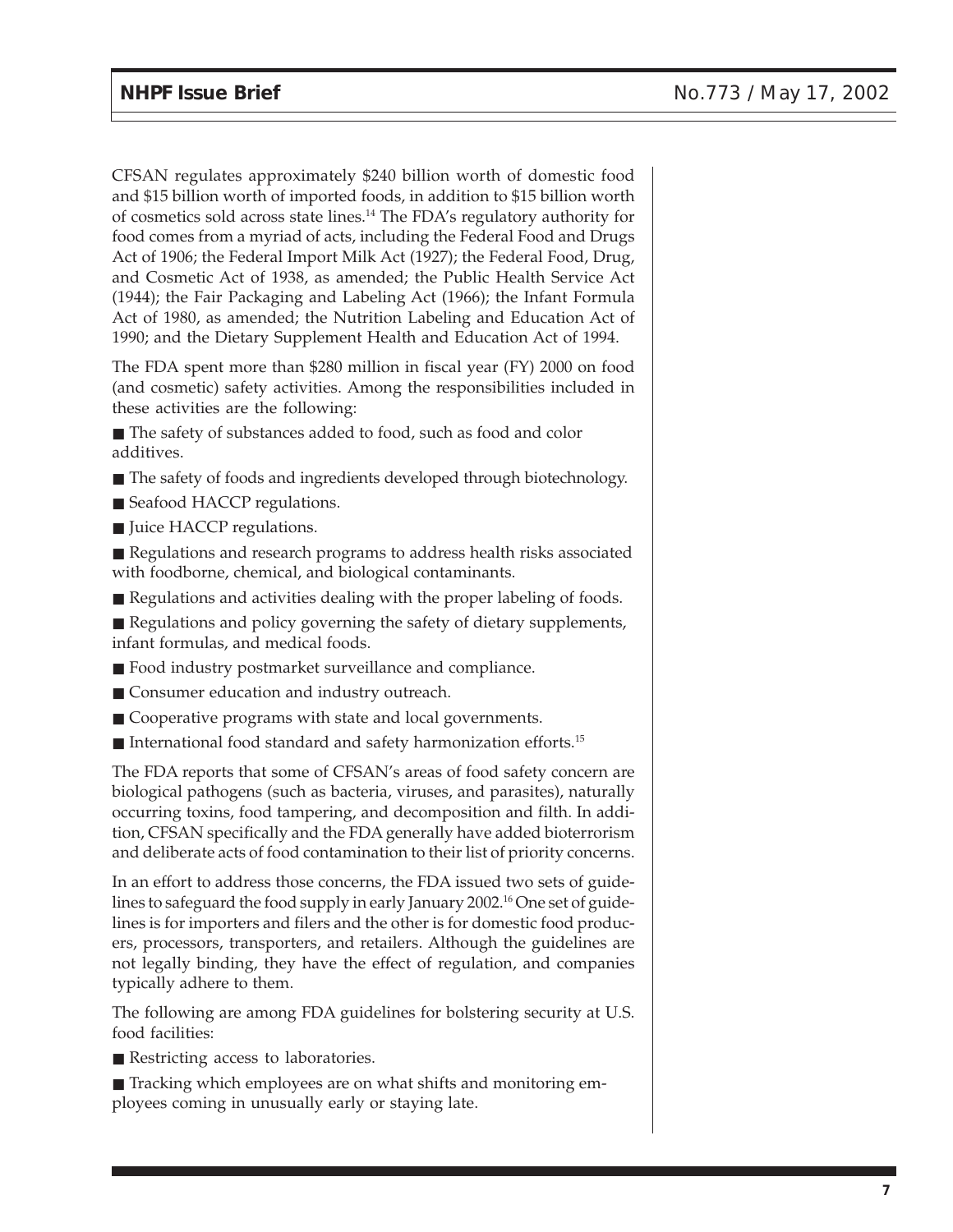- Conducting regular inspections of employee lockers, bags, or vehicles.
- Restricting access to computer control systems.

#### **FSIS: The USDA's Food Safety and Inspection Service**

The USDA Office of Food Safety, headed by the under secretary for food safety, provides oversight of FSIS, which operates under the authority of the Federal Meat Inspection Act, the Poultry Products Inspection Act, and the Egg Products Inspection Act. In FY 1999, FSIS reported that it had inspected over 8.3 billion poultry, 155 million head of livestock, and 3.4 billion pounds of egg products. Imported meat and poultry products are also subject to FSIS scrutiny and, during 1999, nearly 3 billion pounds of meat and poultry from 32 countries passed inspection for entry into the United States.17 To accomplish these tasks, FSIS employees are stationed in about 6,000 establishments, including approximately 140 import stations. In order to fully protect the food supply, FSIS coordinates its policies with other USDA agencies, as well as the FDA, the EPA, the CDC and international organizations.

Among FSIS activities are the following:

■ Inspecting poultry and livestock, as well as carcasses and processed products made from them. (FSIS inspection begins at the slaughter facilities; it does not have on-farm jurisdiction.)

- Inspecting all liquid, frozen, and dried egg products.
- Setting standards for plant sanitation, process controls, product contents (standards of identity), packaging and labeling, and microbial and chemical contamination.
- Analyzing products for microbiological and chemical adulterants.
- Conducting risk assessments, as well as epidemiologic and other scientific studies.

■ Educating consumers about foodborne illness via publications, educational campaigns, and a toll-free, nationwide USDA meat and poultry hotline (1-800-535-4555).18

In addition, FSIS has authority to approve state meat and poultry inspection programs for products traveling in intrastate commerce. In addition to training and technical assistance to state and local agencies, FSIS reviews meat and poultry plant inspection programs to make sure that the state standards are at least equal to the federal standards. Through its Grants to States program, the USDA contributes up to 50 percent of each state's costs for complying with federal inspection requirements. Twenty-seven states currently participate in this program.

USDA efforts related to food security also extend to covering on-farm issues as well as working closely with FSIS's sister agency, APHIS, the Animal and Plant Health Inspection Service, which is responsible for

**Through its Grants to States program, the USDA contributes up to 50 percent of each state's costs for complying with federal inspection requirements.**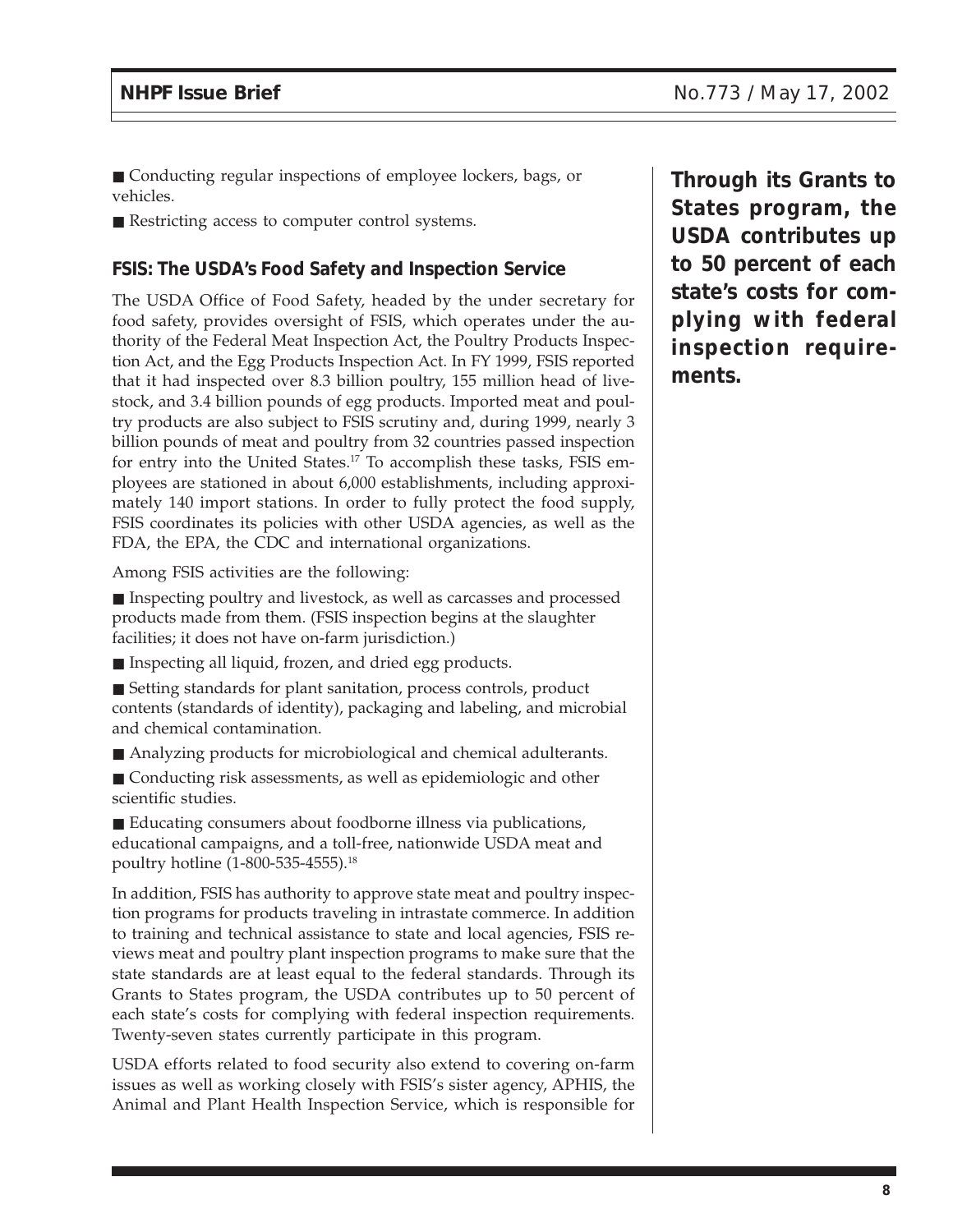protecting the United States from pests and diseases of plants and animals. APHIS is the lead agency involved in safeguarding against bovine spongiform encephalopathy (BSE), also known as "mad cow disease," a potential biosecurity risk.

The USDA's FY 2003 budget request for food safety provides \$905 million (a \$28 million dollar increase from FY 2002) to FSIS to fund 7,600 inspectors, veterinarians, and other food safety officials who protect the country's meat, poultry, and egg supply. The proposed increase of funds includes \$14.5 million to improve FSIS's information technology infrastructure through the implementation of the FSIS Automated Corporate Technology Suite (FACTS). According to Elsa Murano, under secretary for food safety, "This budget request takes food safety to the next level."

The next level of food safety involves preparing for unintentional as well as intentional outbreaks of foodborne diseases. In her testimony before Congress in March 2002, Murano articulated five goals USDA was pursuing in protecting the public's health. These are (*a*) protect meat, poultry, and egg products against intentional harm; (*b*) improve upon the overall management and effectiveness of FSIS programs; (*c*) enhance coordination of food safety activities within and outside of the USDA; (*d*) use science to guide future policy decisions, and (*e*) significantly enhance outreach and public education efforts.

The first goal, protecting against intentional harm, involves several initiatives. For example, within the department, the USDA Homeland Security Council was established to serve as the lead group charged with coordinating all USDA-wide homeland security issues. Within FSIS, Murano explained, there is now an internal group known as F-BAT, the Food Biosecurity Action Team, which was formed to "coordinate and facilitate all activities pertaining to biosecurity, countering terrorism, and emergency preparedness within the agency. F-BAT also serves as FSIS's voice with other government agencies, and internal and external constituents on biosecurity issues."

# **FUNDING BIOSECURITY IN THE FOOD CHAIN**

All of these efforts to insure food safety cost money. Funding for improved food safety and increased counterterrorism measures come from a variety of sources. Shortly after the September 11 attacks, for example, Congress passed the Emergency Supplemental Appropriations Act for Recovery from and Response to Terrorist Attacks on the United States (P.L. 107-38) authorizing \$40 billion for antiterrorism and disaster relief efforts. The law stipulated that the \$40 billion be divided in half—\$20 billion for the president to combat terrorism and \$20 billion for congressional action.

Of the first \$20 billion emergency relief monies, funds were allocated to both the FDA and the USDA to, among other things, improve homeland **The USDA's FY 2003 budget request for food safety provides \$905 million to FSIS to fund 7,600 inspectors, veterinarians, and other food safety officials.**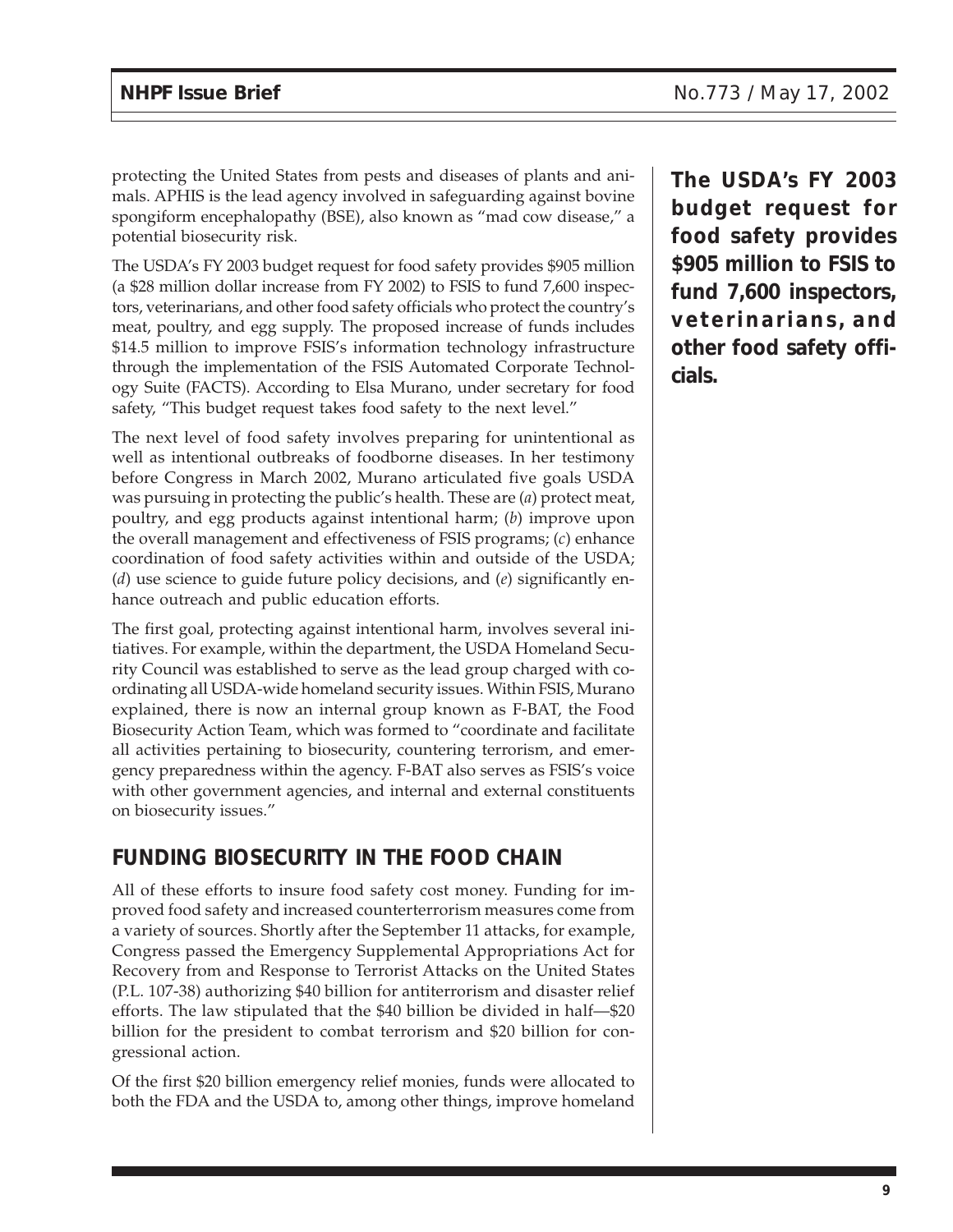security through food safety enhancements. Similarly, the FY 2002 Department of Defense Appropriations Act (P.L. 107-117) included language allocating the remaining \$20 billion. A portion of those funds again went to the USDA and the FDA: \$15 million was allocated to the USDA's FSIS "for emergency expenses to respond to the September 11, 2001, terrorist attacks" and \$105 million to USDA's APHIS. Of the \$151.1 million designated for the FDA, \$97.1 million was to be used for food safety activities. The remaining \$54 million was divided among improving facilities and security (\$13.25 million) and ensuring the wider availability of drugs, vaccines, and medical devices (\$40.75 million).

Much of the FDA food safety money is to be used to enhance food safety by increasing inspections of imported food products. The new funding would enable the FDA to hire approximately 400 more inspectors, 150 laboratory analysts, and 84 compliance officers and domestic investigators, as well as 38 employees for assignments associated with regulatory compliance policy, risk assessments, and rapid analytical methods. In addition, a portion of the extra funding would allow for the expansion of the FDA's information systems used in monitoring imports and tracking disease.

The president's FY 2003 budget provides a total of \$4.3 billion for DHHS' bioterrorism preparedness programs and activities. This includes \$98 million for FDA food safety activities and \$7 million for the FDA's physical security.

In a January 31, 2002, news release, USDA Secretary Ann M. Veneman announced that "In his budget proposal for FY 2003, President Bush will include \$131 million in new spending to protect the nation's food supply from animal and plant pests and diseases, strengthen food safety programs and support specific research activities." Among the many initiatives outlined in the budget proposal, FSIS is slated to receive an additional \$28 million to support FSIS food safety activities. This funding earmarks \$14.5 million for enhancing the information technology infrastructure to improve risk management systems and \$2.7 million for epidemiological surveys of animal slaughter-related hazards and risk prevention activities.

# **ONGOING EFFORTS TO IMPROVE FOOD SAFETY AND SECURITY**

Experts agree that money alone will not be enough. Despite the cooperation among agencies and several food safety achievements, many flaws, inconsistencies, and holes remain throughout the food safety net. Efforts are under way to close these safety gaps and mend the security holes.

#### **Surveillance: Monitoring Foodborne Diseases**

Preventing foodborne illnesses is the primary object of all the agencies federal, state, and local. One of the most powerful tools available in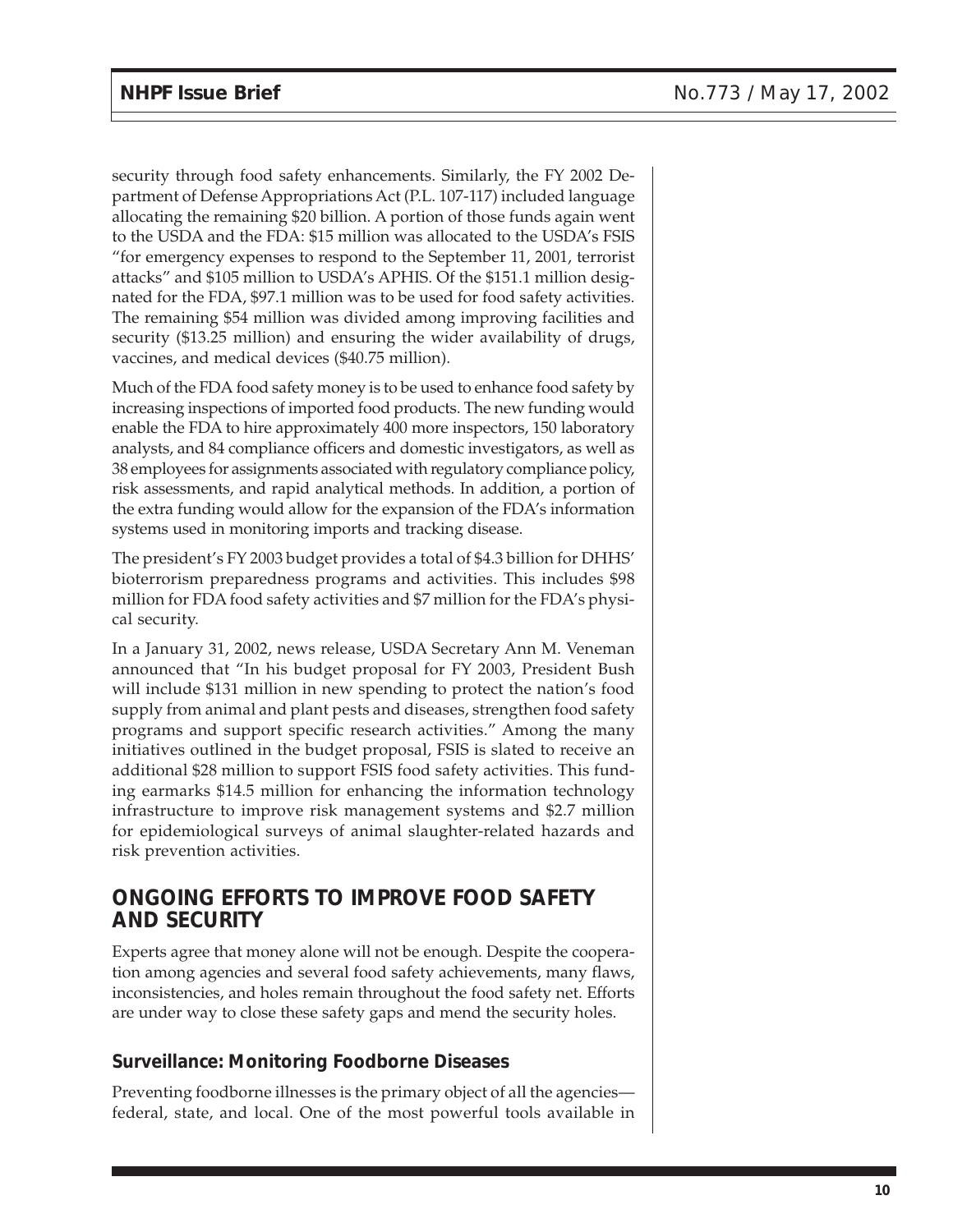recognizing and identifying a foodborne disease outbreak—whether intentional or unintentional—are surveillance systems. As the September 2001 GAO report, "Food Safety: CDC Is Working to Address Limitations in Several of Its Foodborne Disease Surveillance Systems," points out:

Surveillance of foodborne diseases allows public health officials to recognize trends, detect outbreaks, pinpoint the causes of these outbreaks, and develop effective prevention and control measures. Such surveillance presents a complex challenge. Many foods today are imported, prepared and/or eaten outside the home, and widely distributed after processing. As a result, an outbreak of foodborne disease can involve people in different localities, states, and even countries. The number and diversity of foodborne disease further complicate surveillance.<sup>19</sup>

Through the use of cooperative surveillance and monitoring efforts, many of the various agencies have partnered to share information and identify problems. The Foodborne Diseases Active Surveillance Network (FoodNet), $^{20}$  PulseNet, $^{21}$  and eLEXNET $^{22}$  are all examples of successful collaborative efforts.

Surveillance is one part of the overall public health infrastructure. The public health apparatus, with its laboratories, epidemiologists, and surveillance systems, has been a critical resource in preventing and identifying foodborne disease outbreaks. In their March 2002 article, "Threat of a Biological Terrorist Attack on the U.S. Food Supply: The CDC Perspective," Jeremy Sobel, Ali S. Khan, and David L. Swerdlow write:

The adequacy of response will depend on the capacity of public-health officials to respond to all foodborne disease outbreaks. Hence, a cornerstone of preparedness is improvement of the public-health infrastructure for detection and response to unintentional outbreaks: ensuring robust surveillance, improving laboratory diagnostic capacity, increasing trained staff for rapid epidemiological investigations, and enhancing effective communications. Preparedness for such a situation also requires the capacity to respond to extraordinary demands on emergency services and medical resources.23

# **A Single Food Safety Agency, A Single Food Safety Statute**

The 1998 IOM report on food safety described an effective food safety system as a "dynamic interdependence" "aligned to the unified mission of improving food safety so as to maintain and improve the public's health and well-being." The system described in the report comprises three key, independent partners—government agencies at all levels, business and other private-sector organizations, and consumers—supported by other players, such as institutions of higher education, the news media, and focused special interest groups. These supportive players, said the report, are "critical to the integration of...research, education, and information." While a certain degree of interdependence is necessary, however, critics of the current system are concerned with the level of

**"Surveillance of foodborne diseases allows public health officials to recognize trends, detect outbreaks, pinpoint the causes of these outbreaks, and develop effective prevention and control measures."**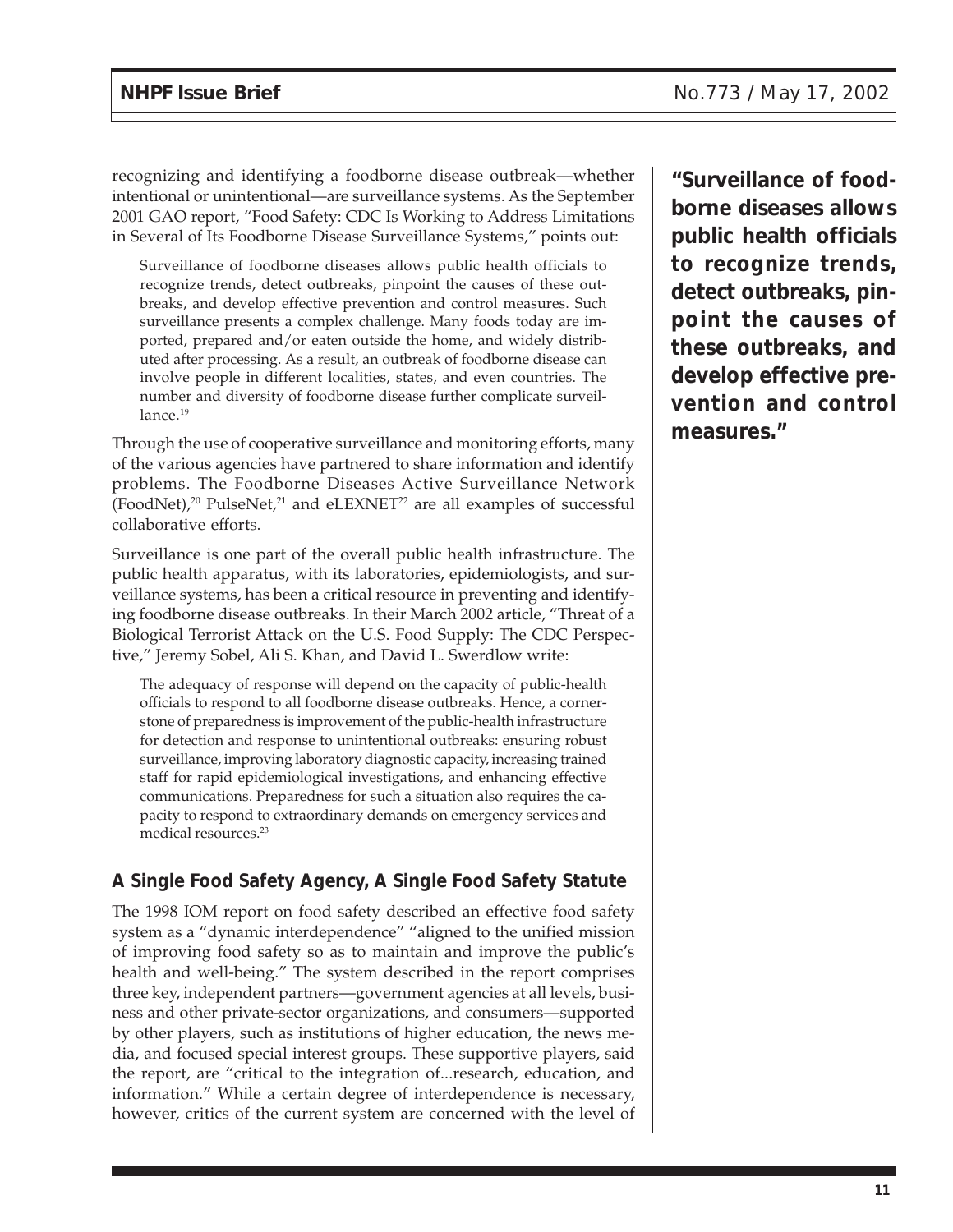fragmentation that exists in both the number of government agencies involved as well as in the number of food safety–related laws.

As a necessary component of the bioterrorism preparedness efforts, several experts have called for a re-examination of the fragmentation and inconsistency that exists in the food safety apparatus. Security specialists and food safety gurus are all anxious to provide a framework that will mend the holes in the food safety net. While they share the same goal, their means for reaching it differ. Some experts are calling for a single, unified food safety statute; others are pushing to consolidate the various food safety responsibilities into a single entity.24

On the subject of a single food safety entity, Tom Ridge, White House director of homeland security, spoke at a national security conference on November 15, 2001: "We need to consider this in light of homeland security, whether or not we want to have multiple organizations basically tasked with the same responsibility, or if we couldn't enhance our security, improve our efficiency and maybe save a few bucks and put them someplace else for enhanced security if we merged functions."25

At an industry-sponsored food safety conference held in March 2002, Lester Crawford, D.V.M., Ph.D., the FDA's acting principal deputy commissioner (and previous head of the USDA's FSIS), and Ridge both questioned whether the current division of food safety responsibilities made sense in today's environment. Along with several consumer groups and the supermarket industry, Sen. Richard Durbin (D-Ill.) has, for a number of years, been campaigning for a single food agency. Although the food processors and grocery manufacturers are extremely concerned about the notion of a single food safety agency, believing it would be "very disruptive," the idea is gaining momentum in and around Capitol Hill. Proponents of a single food agency are concerned, however, that chances of such a merger may grow slimmer as the shock of September 11 lessens.

#### **Improving Food Safety and Security through Legislation**

Other legislative and regulatory proposals concerned with improving food security, in light of September 11, have been floated in and around the Capitol. Two of these bills, S. 1765, introduced by Sens. William Frist (R-Tenn.) and Edward M. Kennedy (D-Mass.), and H.R. 3448, authored by Reps. W. J. Tauzin (R-La.) and John Dingell (D-Mich.) have been analyzed by the Congressional Research Service in a March 8, 2002, sideby-side analysis entitled "Bioterrorism: Legislation to Improve Public Health Preparedness and Response Capacity" (See Appendix II). These bills are currently in conference. The provisions in both bills span a variety of topics, including the development of a strategic plan for food safety and security, USDA activities, DHHS and FDA biosecurity, food detention, debarment from importing food, maintenance and inspection of records, registration of food facilities, prior notice of imported food shipments, authority to commission other federal officials to conduct

**Some experts are calling for a single, unified food safety statute; others are pushing to consolidate the various food safety responsibilities into a single entity.**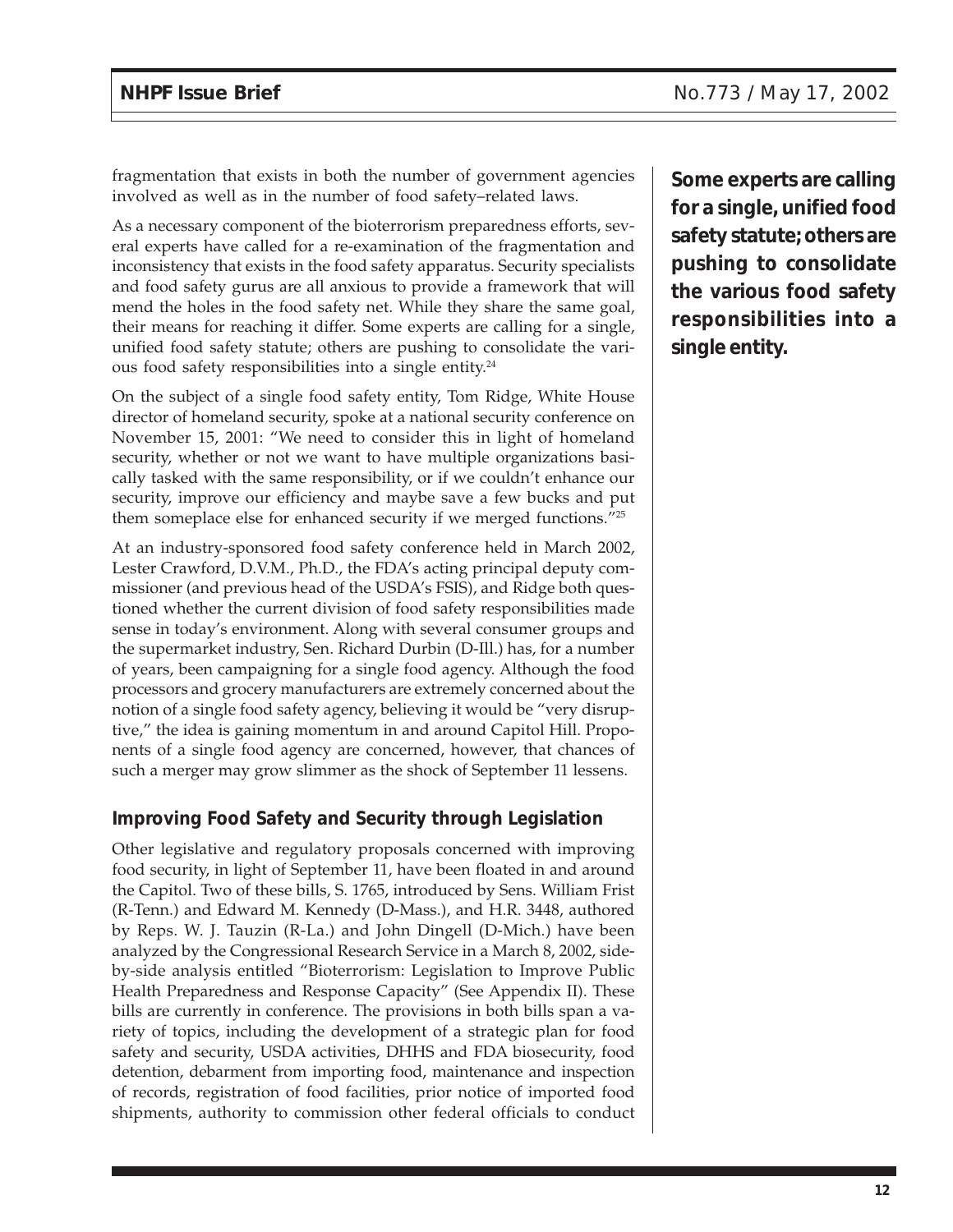inspections, prohibition against port shopping, grants to states for inspection, notices to states regarding imported food, and the surveillance of animal and human health. Capitol Hill staff are of the opinion that the timetable for the entire bioterrorism bill to be completed is on track for Memorial Day recess. As of this writing, the food safety section (Title III) is one of the sections that is furthest along in terms of negotiation. While the Senate bill contains more language on agricultural terrorism than the House bill, Senate staff point out that the Senate version is essentially a restatement of the existing agriculture authority and are hopeful that the negotiations which are currently underway will wrap up by the Memorial Day recess.

The post–September 11 atmosphere has triggered a heightened awareness and a palpable sense of urgency. Given the potential for the deliberate sabotage of the food supply, Congress, the FDA, the USDA, and all the state and federal agencies associated with food safety—and now with security as well—have acknowledged that they are on a heightened state of alert.

# **ENDNOTES**

1. This paper does not address the issue of the vulnerability of the nation's water supply.

2. Robert A. Robinson, "Food Safety and Security: Fundamental Changes Needed to Ensure Safe Food," testimony before the Subcommittee on Oversight of Government Management, Restructuring and the District of Columbia, Committee on Governmental Affairs, U.S. Senate, October 10, 2001 (GAO-02-47T), U. S. General Accounting Office, Washington, D.C., 2.

3. Sen. Richard Durbin, statement on reintroduction of the Safe Food Act (S. 1501), October 4, 2001.

4. See Judith Miller, Stephen Engelberg, and William Broad, "Chapter 1—The Attack," in *Germs: Biological Weapons and America's Secret War* (New York: Simon & Schuster, 2001) for a detailed account of these incidents.

5. Miller, Engelberg, and Broad, *Germs,* 33.

6. Richard V. Lee, M.D., in Wes Allison, "Expert: Food Not Prone to Sabotage," *St. Petersburg Times,* November 30, 2001.

7. Robinson, "Food Safety," Appendix I.

8. Nick Littlefield and Nicole R. Hadas, "A Survey of Developments in Food and Drug Law from July 1998 to November 1999," *Food and Drug Law Journal,* 55: 56.

9. Currently, the Food and Drug Administration physically inspects less than 1 percent of food imports each year.

10. Robinson, "Food Safety," Appendix I, 20.

11. HACCP systems are a major and fairly new systematic approach to food safety via "the identification and control of the biological, chemical, and physical hazards that are reasonably likely to occur in a particular food in a particular production process….HACCP is a riskbased, food safety management system that helps food manufacturers determine which hazards are reasonably likely to affect their products and then to develop safety assurance programs targeted to the specific steps that must be controlled to safeguard consumers." HACCP systems are required of all meat and poultry plants, in addition to their use with seafood. (Bernard A. Schwetz, D.V.M., Ph.D., then acting principal deputy commissioner of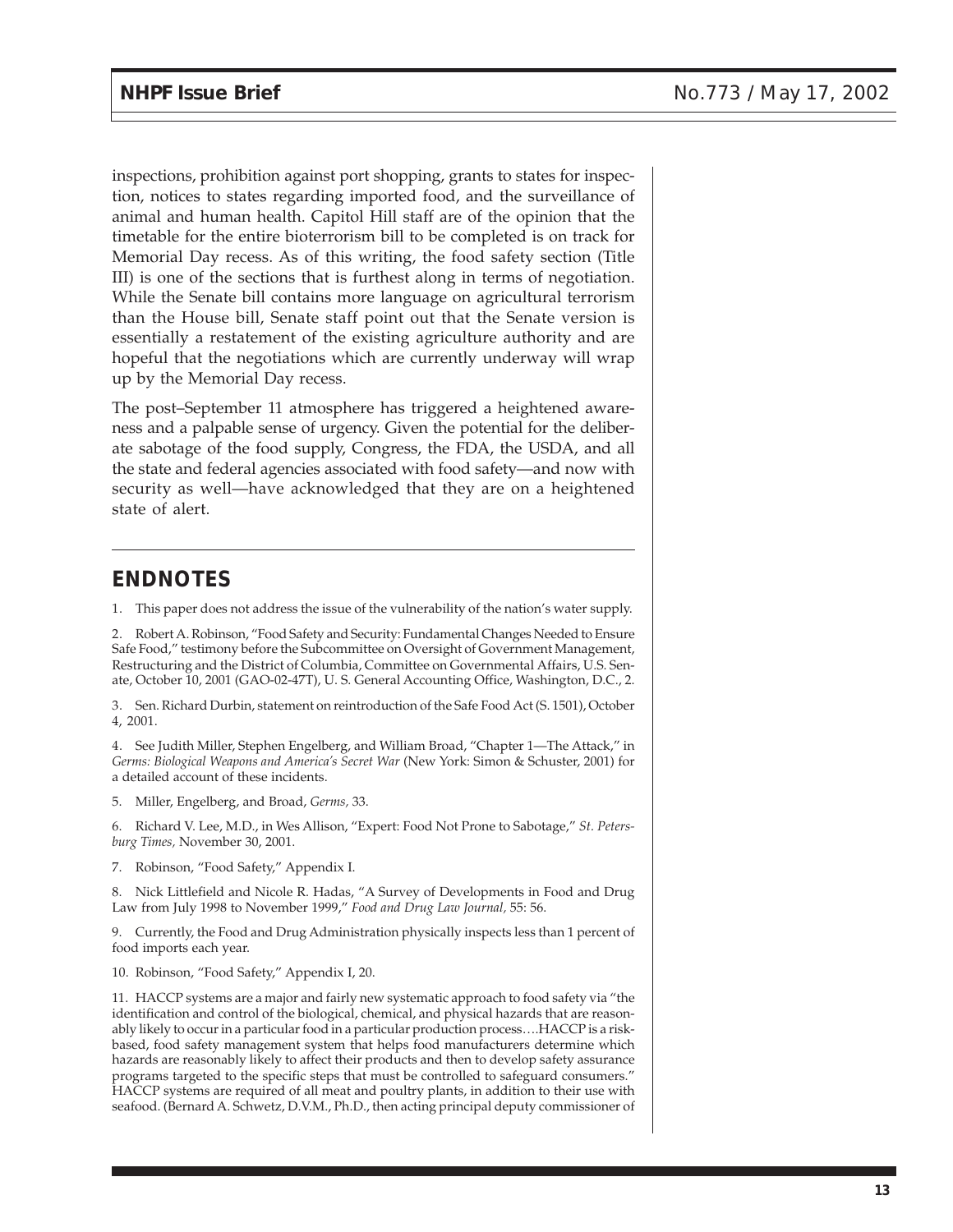the FDA, testimony before the Committee on Governmental Affairs, Subcommittee on Oversight of Government Management, Restructuring and the District of Columbia, U.S. Senate, October 10, 2001; accessed April 8, 2001, at http://www.fda.gov/ola/2001/ foodsafety1010.html.)

12. Food and Drug Law Institute, *2001 FDA Directory,* Issue 2, July–December 2001, Food and Drug Law Institute, Washington, D.C., 2001, 61.

13. The Center for Food Safety and Applied Nutrition is also responsible for ensuring that cosmetic products are safe and properly labeled.

14. Food and Drug Administration, "Center for Food Safety and Applied Nutrition—Overview"; accessed November 30, 2001, at http://www.cfsan.fda.gov/~lrd/cfsan4.html.

15. Food and Drug Administration, "Center."

16. See Food and Drug Administration, "Guidance for Industry—Food Producers, Processors, Transporters, and Retailers: Food Security Preventive Measures Guidance," at http:/ /www.cfsan.fda.gov/~dms/secguid.html, and "Guidance for Industry—Importers and Filers: Food Security Preventive Measures Guidance," at http://www.cfsan.fda.gov/~dms/ secguid2.html.

17. U.S. Department of Agriculture, "Food Safety," in *Agriculture Fact Book,* 139-140; accessed November 8, 2001, at http://www.fsis.usda.gov/oa/pubs/fsisfact2000.pdf.

18. Agriculture, "Food Safety," 139.

19. U.S. General Accounting Office, "Food Safety: CDC Is Working to Address Limitations in Several of Its Foodborne Disease Surveillance Systems" (GAO-01-973), Washington, D.C., September 2001; accessed November 8, 2001, at http://www.gao.gov/new.items/ d01973.pdf.

20. FoodNet is part of the CDC's Emerging Infections Program, a collaborative project of the CDC, the USDA, the FDA, and nine states.

21. PulseNet, developed by the CDC, enables a national network of public health laboratories to "fingerprint" bacteria that may be foodborne and compare results through an electronic database maintained by the CDC. It is a collaborative effort of the CDC, the FDA, the USDA, and all 50 states.

22. eLEXNET, the electronic Laboratory Exchange Network, is a seamless, integrated, secure network developed by the FDA to provide access to critical food testing data in federal, state, and local food safety laboratories.

23. Jeremy Sobel, Ali S. Khan, and David L. Swerdlow, "Threat of a Biological Terrorist Attack on the U.S. Food Supply: The CDC Perspective," *Lancet,* 359 no. 9309 (March 9, 2002); accessed April 10, 2002, at http://www.thelancet.com/journal/vol359/iss9309/.

24. Sen. Richard Durbin (D-Ill.) has been one of the most outspoken advocates of a single, independent agency, the Food Safety Administration, that he calls for in S. 1281, the Safe Food Act of 1999.

25. Julie Vorman, "Bush Admin Revives Idea of Single U.S. Food Agency," Reuters, Washington, D.C., November 16, 2001; accessed November 16, 2001, at http:// dailynews.yahoo.com/htx/nm/20011116/hl/food\_2.html.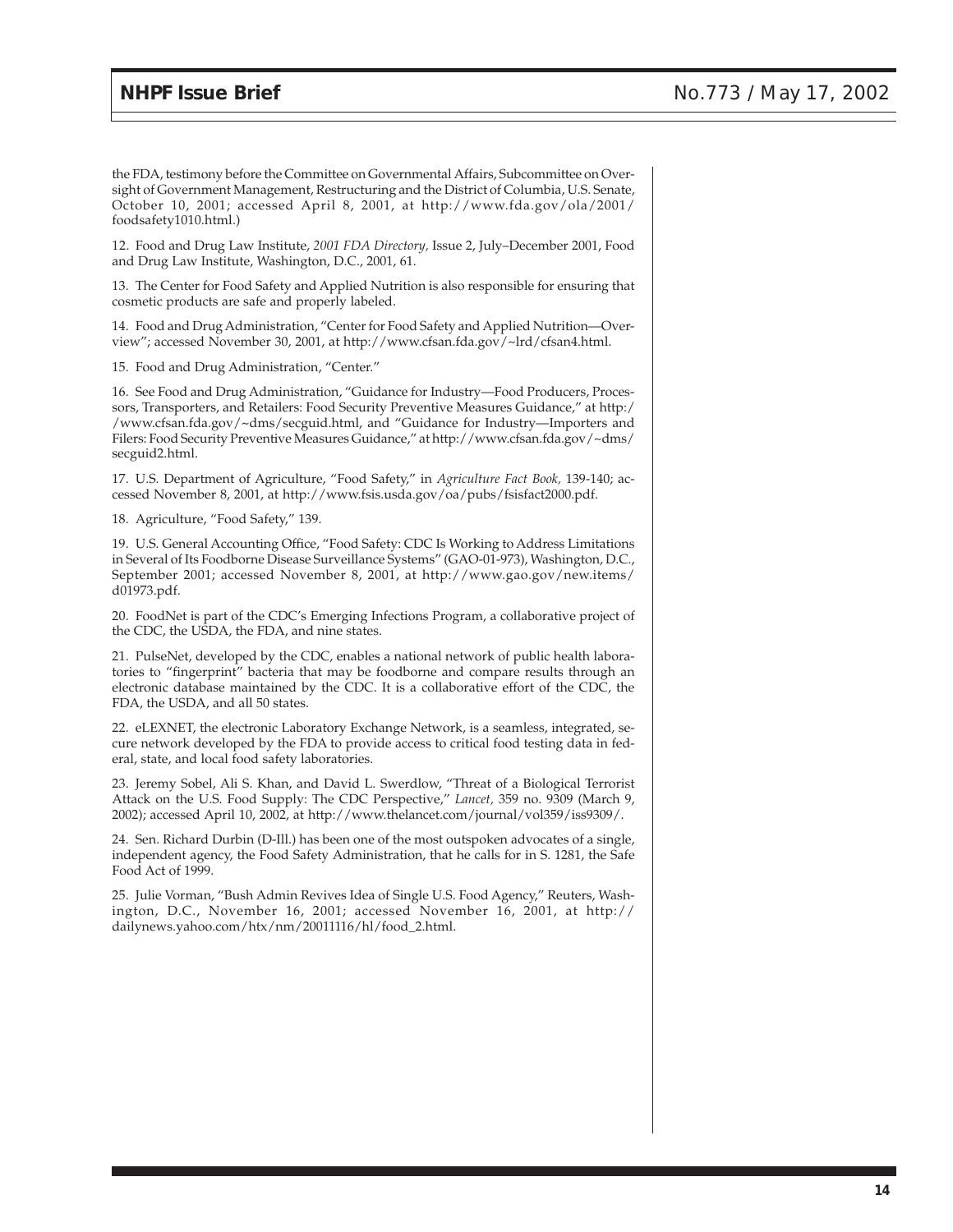# **Appendix I: Food Safety Responsibilities and FY 2000 Funding and Staffing Levels at 12 Federal Agencies**

| Agency                                                                                                                                                                                                                                                                                                                                                                                                                                                                                                                                                                                                                                                                                                                                                                                                                                                                                                                                                                        | FY 2000<br>Funding <sup>a</sup><br>(in millions) | FY 2000<br><b>Staffing</b> |
|-------------------------------------------------------------------------------------------------------------------------------------------------------------------------------------------------------------------------------------------------------------------------------------------------------------------------------------------------------------------------------------------------------------------------------------------------------------------------------------------------------------------------------------------------------------------------------------------------------------------------------------------------------------------------------------------------------------------------------------------------------------------------------------------------------------------------------------------------------------------------------------------------------------------------------------------------------------------------------|--------------------------------------------------|----------------------------|
| Food and Drug Administration (FDA), within the Department of Health and Human Services<br>(HHS), is responsible for ensuring that domestic and imported food products (except meat,<br>poultry, and processed egg products) are safe, wholesome, and properly labeled. The Federal<br>Food, Drug, and Cosmetic Act, as amended, is the major law governing FDA's activities to<br>ensure food safety and quality. The act also authorizes FDA to conduct surveillance of all<br>animal drugs, feeds, and veterinary devices to ensure that drugs and feeds used in animals<br>are safe, effective, and properly labeled and produce no human health hazards when used in<br>food-producing animals.                                                                                                                                                                                                                                                                           | \$323 <sup>b</sup>                               | $2,828^b$                  |
| Centers for Disease Control and Prevention (CDC), within HHS, is charged with protecting the<br>nation's public health by leading and directing the prevention and control of diseases and<br>responding to public health emergencies. CDC conducts surveillance for foodborne diseases;<br>develops new epidemiological and laboratory tools to enhance surveillance and detection of<br>outbreaks; and performs other activities to strengthen local, state, and national capacity to<br>identify, characterize, and control foodborne hazards. CDC engages in public health activities<br>related to food safety under the general authority of the Public Health Service Act, as amended.                                                                                                                                                                                                                                                                                 | 29                                               | 66                         |
| Food Safety and Inspection Service (FSIS), within the U.S. Department of Agriculture (USDA),<br>is responsible for ensuring that meat, poultry, and some eggs and egg products moving in<br>interstate and foreign commerce are safe, wholesome, and correctly marked, labeled, and<br>packaged. FSIS carries out its inspection responsibilities under the Federal Meat Inspection<br>Act, as amended, the Poultry Products Inspection Act, as amended, and the Egg Products<br>Inspection Act, as amended.                                                                                                                                                                                                                                                                                                                                                                                                                                                                  | 649c                                             | 9,545                      |
| Animal and Plant Health Inspection Service (APHIS), within USDA, is responsible for ensur-<br>ing the health and care of animals and plants. APHIS has no statutory authority for public<br>health issues unless the concern to public health is also a concern to the health of animals or<br>plants. APHIS identifies research and data needs and coordinates research programs to<br>protect the animal industry against pathogens or diseases that are a risk to humans to<br>improve food safety.                                                                                                                                                                                                                                                                                                                                                                                                                                                                        | d                                                | d                          |
| Grain Inspection, Packers and Stockyards Administration (GIPSA), within USDA, is responsible<br>for establishing quality standards and providing for a national inspection system to facilitate the<br>marketing of grain and other related products. Certain inspection services, such as testing corn<br>for the presence of aflatoxin and starlink, enable the market to assess the value of a product on<br>the basis of its compliance with contractual specifications and FDA requirements. GIPSA has no<br>regulatory responsibility regarding food safety. Under a memorandum of understanding with<br>FDA, GIPSA reports to FDA certain lots of grain, rice, pulses, or food products (which were<br>officially inspected as part of GIPSA's service functions) that are considered objectionable under<br>the Federal Food, Drug, and Cosmetic Act, as amended, the U.S. Grain Standards Act, as<br>amended, and the Agriculture Marketing Act of 1946, as amended. | d                                                | d                          |
| Agricultural Marketing Service (AMS), within USDA, is primarily responsible for establishing<br>quality and condition standards and for grading the quality of dairy, fruit, vegetable, live-<br>stock, meat, poultry, and egg products. As part of this grading process, AMS considers safety<br>factors, such as the cleanliness of the product. AMS also runs a voluntary pesticide data<br>program and carries out a wide array of programs to facilitate marketing. It carries out these<br>programs under more than 50 statutes, including the Agricultural Marketing Agreement Act<br>of 1937, as amended; the Agricultural Marketing Act of 1946, as amended; the Egg Products<br>Inspection Act, as amended; the Export Apple and Pear Act, as amended; the Export Grape<br>and Plum Act, as amended; the Federal Seed Act; and the Food Quality Protection Act. AMS is<br>largely funded with user fees.                                                            | 13 <sup>e</sup>                                  | 26 <sup>e</sup>            |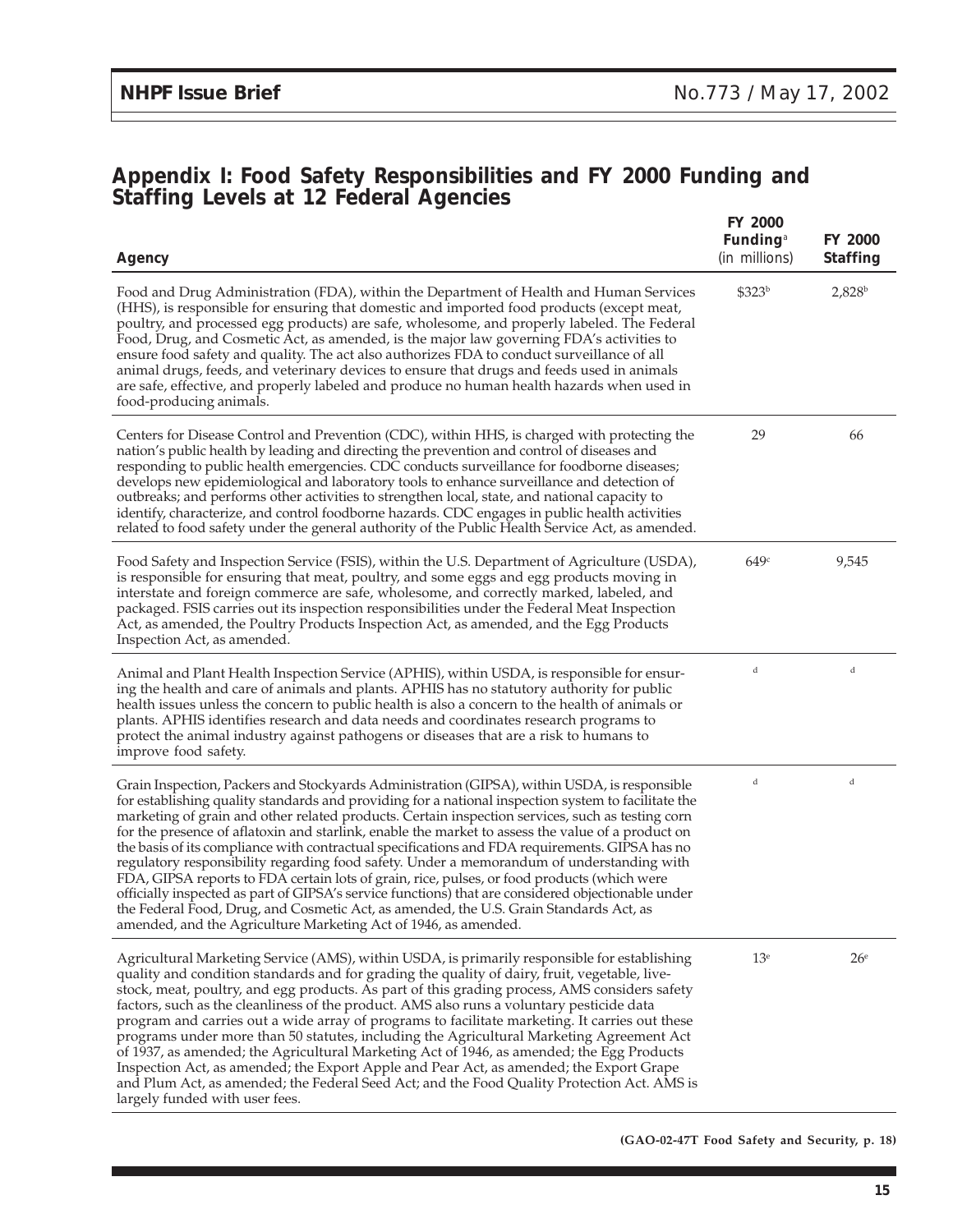#### **Appendix 1** (cont.)

| Agency                                                                                                                                                                                                                                                                                                                                                                                                                                    | <b>FY 2000</b><br>Funding <sup>a</sup><br>(in millions) | FY 2000<br><b>Staffing</b> |
|-------------------------------------------------------------------------------------------------------------------------------------------------------------------------------------------------------------------------------------------------------------------------------------------------------------------------------------------------------------------------------------------------------------------------------------------|---------------------------------------------------------|----------------------------|
| Agricultural Research Service (ARS), within USDA, is responsible for conducting a wide range<br>of research relating to the Department's mission, including food safety research. ARS carries<br>out its programs under the Department of Agriculture Organic Act of 1862; the Research and<br>Marketing Act of 1946, as amended; and the National Agricultural Research, Extension, and<br>Teaching Policy Act of 1977, as amended.      | 82                                                      | 222                        |
| National Marine Fisheries Service (NMFS), within the Department of Commerce, conducts<br>voluntary seafood safety and quality inspection programs under the Agricultural Marketing<br>Act of 1946, as amended, and the Fish and Wildlife Act of 1956, as amended. NMFS provides<br>inspection and certification services for fishery products for human consumption, as well as<br>for animal feeds and pet foods containing a fish base. | $\mathsf{f}$                                            | $165^{\rm f}$              |
| Environmental Protection Agency (EPA) is responsible for regulating all pesticide products<br>sold or distributed in the United States and setting maximum allowed residue levels for<br>pesticides on food commodities and animal feed. EPA conducts these activities under the<br>Federal Insecticide, Fungicide, and Rodenticide Act, as amended, and the Federal Food, Drug,<br>and Cosmetic Act, as amended.                         | 171                                                     | 1,076                      |
| Federal Trade Commission (FTC) enforces the Federal Trade Commission Act, which<br>prohibits unfair or deceptive acts or practices. FTC's food safety objective is to prevent<br>consumer deception through the misrepresentation of food.                                                                                                                                                                                                | g                                                       | g                          |
| U.S. Customs Service, within the Department of the Treasury, is responsible for collecting<br>revenues and enforcing various customs and related laws. Customs assists FDA and FSIS in<br>carrying out their regulatory roles in food safety.                                                                                                                                                                                             | $\mathbf g$                                             | $\mathbf g$                |
| Bureau of Alcohol, Tobacco, and Firearms, within the Department of the Treasury, is respon-<br>sible for administering and enforcing laws covering the production (including safety), use,<br>and distribution of alcoholic beverages under the Federal Alcohol Administration Act and the<br>Internal Revenue Code.                                                                                                                      | $\mathbf g$                                             | g                          |
| <b>Total</b>                                                                                                                                                                                                                                                                                                                                                                                                                              | \$1,267                                                 | 13,928                     |
|                                                                                                                                                                                                                                                                                                                                                                                                                                           |                                                         |                            |

<sup>a</sup> Fiscal year 2000 appropriated funds.

**b** FDA's data includes funding and staffing for various programs across FDA that are involved with food safety activities, including the Center for Food Safety and Applied Nutrition, the Center for Veterinary Medicine, the National Center for Toxicological Research, and the field components for these centers.

- <sup>c</sup> FSIS' total funding for fiscal year 2000 was \$751 million, which includes appropriated funds, reimbursements, and trust funds.
- <sup>d</sup> The agency did not specify its food safety resources.

<sup>e</sup> AMS' funding and staffing are for Food Quality Protection Act information gathering only.

<sup>f</sup> NMFS' activities were funded through \$12.4 million in user fees, not appropriated funds. Funding and staffing levels are for both safety and quality inspection activities.

<sup>8</sup> We [GAO] did not obtain these agencies' food safety budgets due to the small amount of funds for these activities in previous years.

*Source: U.S. General Accounting Office,* Food Safety and Security: Fundamental Changes Needed to Ensure Safe Food *(GAO-02-47T, October 10, 2001); federal agencies' data.*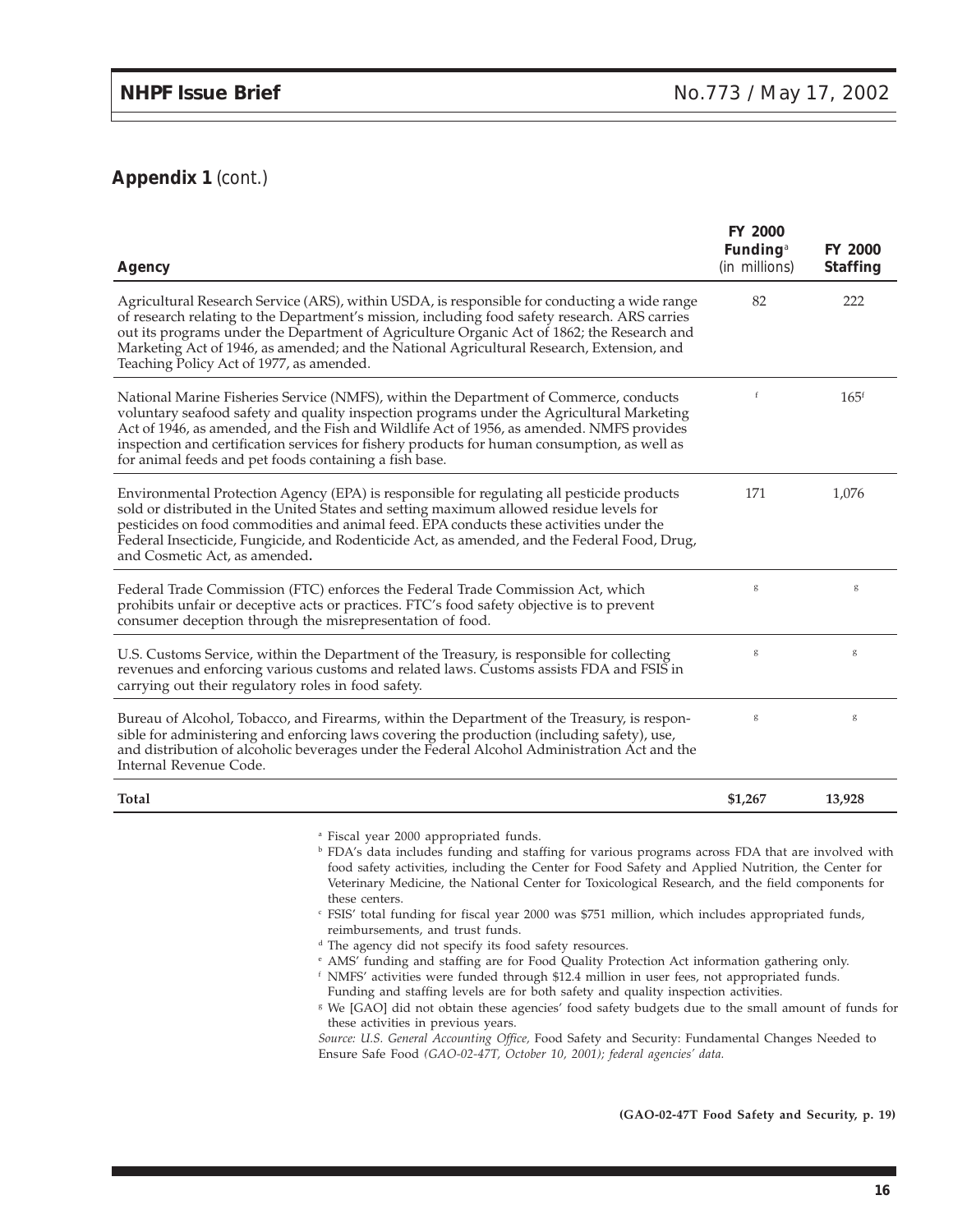#### **Appendix II: Food Supply Safety and Security Side-by-Side**

(Excerpted from C. Stephen Redhead, Donna U. Vogt, and Mary E. Tiemann, "Bioterrorism: Legislation to Improve Public Health Preparedness and Response Capacity," Congressional Research Service, Washington, D.C., updated March 8, 2002)

| <b>Topic</b>                                   | <b>Current Law</b>                                                                                                                                                                                                                                                                                                                                                                                                                                                                                                                                                            | S. 1765 Frist/Kennedy                                                                                                                                                                                                                                                                                                                                                                                                                                                                                                                                                                                                                                                                                                                                                                                                                                                                                                                                                                | H.R. 3448 Tauzin/Dingell |
|------------------------------------------------|-------------------------------------------------------------------------------------------------------------------------------------------------------------------------------------------------------------------------------------------------------------------------------------------------------------------------------------------------------------------------------------------------------------------------------------------------------------------------------------------------------------------------------------------------------------------------------|--------------------------------------------------------------------------------------------------------------------------------------------------------------------------------------------------------------------------------------------------------------------------------------------------------------------------------------------------------------------------------------------------------------------------------------------------------------------------------------------------------------------------------------------------------------------------------------------------------------------------------------------------------------------------------------------------------------------------------------------------------------------------------------------------------------------------------------------------------------------------------------------------------------------------------------------------------------------------------------|--------------------------|
| Strategic Plan for Food Safety<br>and Security | Executive Order 13100 created the<br>President's Council on Food Safety,<br>headed by the Secretaries of Agriculture<br>and Health and Human Services, the<br>Administrator of the Environmental<br>Protection Agency, and the Assistant to<br>the President for Science and Technol-<br>ogy. On January 18, 2001, the Council<br>published a strategic plan for food safety<br>which contained recommendations on<br>making statutory changes to unify<br>federal food safety regulations.                                                                                   | Requires the Council, along with the<br>Secretaries of Commerce and Transpor-<br>tation, and in consultation with states,<br>the food industry, and consumer and<br>producer groups, to develop a crisis<br>communications and education strategy<br>for bioterrorist threats to the food<br>supply that includes threat assessments,<br>response and notification procedures,<br>and public risk communication plans.<br>Authorizes \$500,000 for FY2002, and<br>such sums as may be necessary in each<br>subsequent fiscal year, to implement the<br>strategy. [Section 511]                                                                                                                                                                                                                                                                                                                                                                                                       | No provisions.           |
| <b>USDA</b> Activities                         | USDA's Food Safety and Inspection<br>Service (FSIS) inspects meat, poultry,<br>and processed egg products sold for<br>human consumption for safety, whole-<br>someness, and proper labeling. The<br>Animal and Plant Inspection Service<br>(APHIS) inspects cargo and passengers<br>at U.S. ports for animal and plant pests,<br>quarantines some of these products, and<br>responds to animal disease outbreaks.<br>The Agricultural Research Service (ARS)<br>conducts research on animal diseases<br>and food safety to support other USDA<br>regulatory responsibilities. | Authorizes \$15 million for enhanced<br>FSIS inspections domestically and<br>internationally and collaboration with<br>other federal agencies; \$30 million for<br>APHIS for increased inspections,<br>cooperative agreements with state and<br>private veterinarians, and an automated,<br>integrated, interagency emergency<br>warning, response, and record-keeping<br>system; and \$180 million for upgrading<br>biosecurity at ARS labs in New York and<br>Iowa. Authorizes the Secretary of<br>Agriculture to use \$20 million in FY2002<br>to award up to \$45,000 each to land<br>grant universities to establish security at<br>facilities, inventory hazardous toxins,<br>develop a screening protocol for access<br>to facilities, and develop industry-on-<br>farm education program. Authorizes a<br>total of \$245 million for FY2002 for<br>USDA biosecurity efforts and such sums<br>as necessary for each fiscal year thereaf-<br>ter. [Section 512, 513, 515, 527] | No provisions            |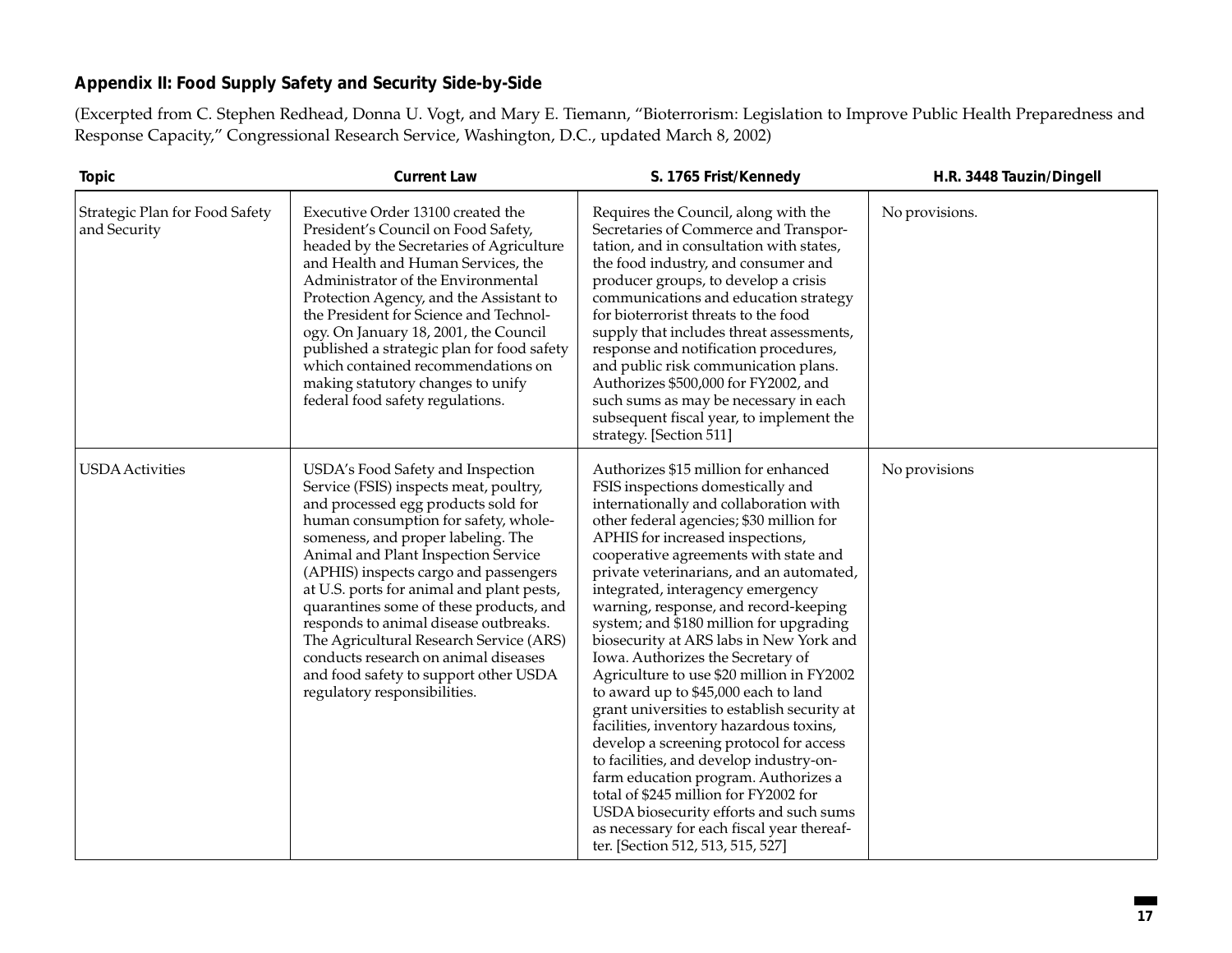| <b>Topic</b>               | <b>Current Law</b>                                                                                                                                                                                                                                                                                                      | S. 1765 Frist/Kennedy                                                                                                                                                                                                                                                                                                                                                                                                                                                                                                                                                                                                                                                | H.R. 3448 Tauzin/Dingell                                                                                                                                                                                                                                                                                                                                                                                                                                                                                                                                                                                                                                         |
|----------------------------|-------------------------------------------------------------------------------------------------------------------------------------------------------------------------------------------------------------------------------------------------------------------------------------------------------------------------|----------------------------------------------------------------------------------------------------------------------------------------------------------------------------------------------------------------------------------------------------------------------------------------------------------------------------------------------------------------------------------------------------------------------------------------------------------------------------------------------------------------------------------------------------------------------------------------------------------------------------------------------------------------------|------------------------------------------------------------------------------------------------------------------------------------------------------------------------------------------------------------------------------------------------------------------------------------------------------------------------------------------------------------------------------------------------------------------------------------------------------------------------------------------------------------------------------------------------------------------------------------------------------------------------------------------------------------------|
| HHS and FDA Biosecurity    | FFDCA Chapter IV prohibits the entry<br>into interstate commerce of adulterated<br>or misbranded foods. FDA monitors<br>through inspections whether food<br>manufacturers adhere to their legal<br>responsibility to produce food that is not<br>defective, unsafe, filthy, or produced<br>under unsanitary conditions. | Requires the Secretary of HHS to secure<br>existing facilities where potential animal<br>or plant pathogens are housed and<br>researched. Authorizes \$59 million to<br>expand FDA's inspections and collabora-<br>tion with other federal, state, and tribal<br>agencies. Authorizes \$500,000 for the<br>Secretary to develop best practices for<br>biosecurity for use by food manufactur-<br>ers, processors, and distributors.<br>Authorizes a total of \$59.5 million for<br>FY2002 for HHS agencies and such sums<br>as may be necessary for each fiscal year<br>thereafter. [Section 514,516,518]                                                            | Authorizes a total of \$100 million for the<br>Secretary of HHS to increase inspections<br>for the detection of intentional adultera-<br>tion of imported food; to give high<br>priority to improving FDA's information<br>management systems; to develop tests<br>and sampling methods to rapidly detect<br>intentionally adulterated food; and to<br>complete an assessment of threats to food<br>posed by intentional adulteration and<br>report its findings on these protective<br>activities to Congress.[Section 301]                                                                                                                                     |
| Food Detention             | FFDCA Section 304 allows for the<br>seizure of food in interstate commerce<br>under restricted circumstances.                                                                                                                                                                                                           | Amends FFDCA Section 304 to autho-<br>rize the detention of food for 20 days,<br>and if needed for 30 days, if an officer or<br>qualified employee of FDA has credible<br>evidence (and the Secretary approves)<br>showing the food violates the FFDCA<br>and presents a threat of serious adverse<br>health consequences or death to humans<br>or animals. The detained food must be<br>secured, and the responsible person can<br>file an appeal within 15 days with<br>expedited procedures for perishable<br>foods. Adds a new definition to FFDCA<br>Section 310 prohibiting removal of<br>product or mark or label from the<br>detained product. [Section 531] | Similar to provisions in S. 1765, except<br>that it limits detention approval author-<br>ity to the Secretary or the Secretary's<br>designee. It also does not set a time limit<br>on the appeal, but does require that FDA<br>make a final decision within 72 hours on<br>the appeal. Authorizes the Secretary to<br>request the Treasury Secretary to tempo-<br>rarily hold imported food at a port for 24<br>hours, if FDA has credible evidence<br>indicating that the food presents a threat,<br>to allow FDA to determine whether to<br>detain it. Requires that the Secretary<br>notify the state in which the involved<br>port is located. [Section 302] |
| Debarment for Food Imports | FFDCA Section 306 gives the Secretary<br>of HHS authority to debar, temporarily<br>deny approval, or suspend the rights of<br>individuals who have been convicted of<br>a felony to submit an application for<br>approval of a drug.                                                                                    | Amends FFDCA Section 306 to debar<br>from importing foods any person who is<br>convicted of a felony related to the<br>importation of food or who repeatedly<br>imports, or knows, or should have<br>known, that the imported food that was<br>adulterated or misbranded. Amends<br>FFDCA Section 402 to include in the<br>definition of "adulterated food" any<br>food imported by debarred persons.<br>[Section 532]                                                                                                                                                                                                                                               | Similar provisions. [Section 303]                                                                                                                                                                                                                                                                                                                                                                                                                                                                                                                                                                                                                                |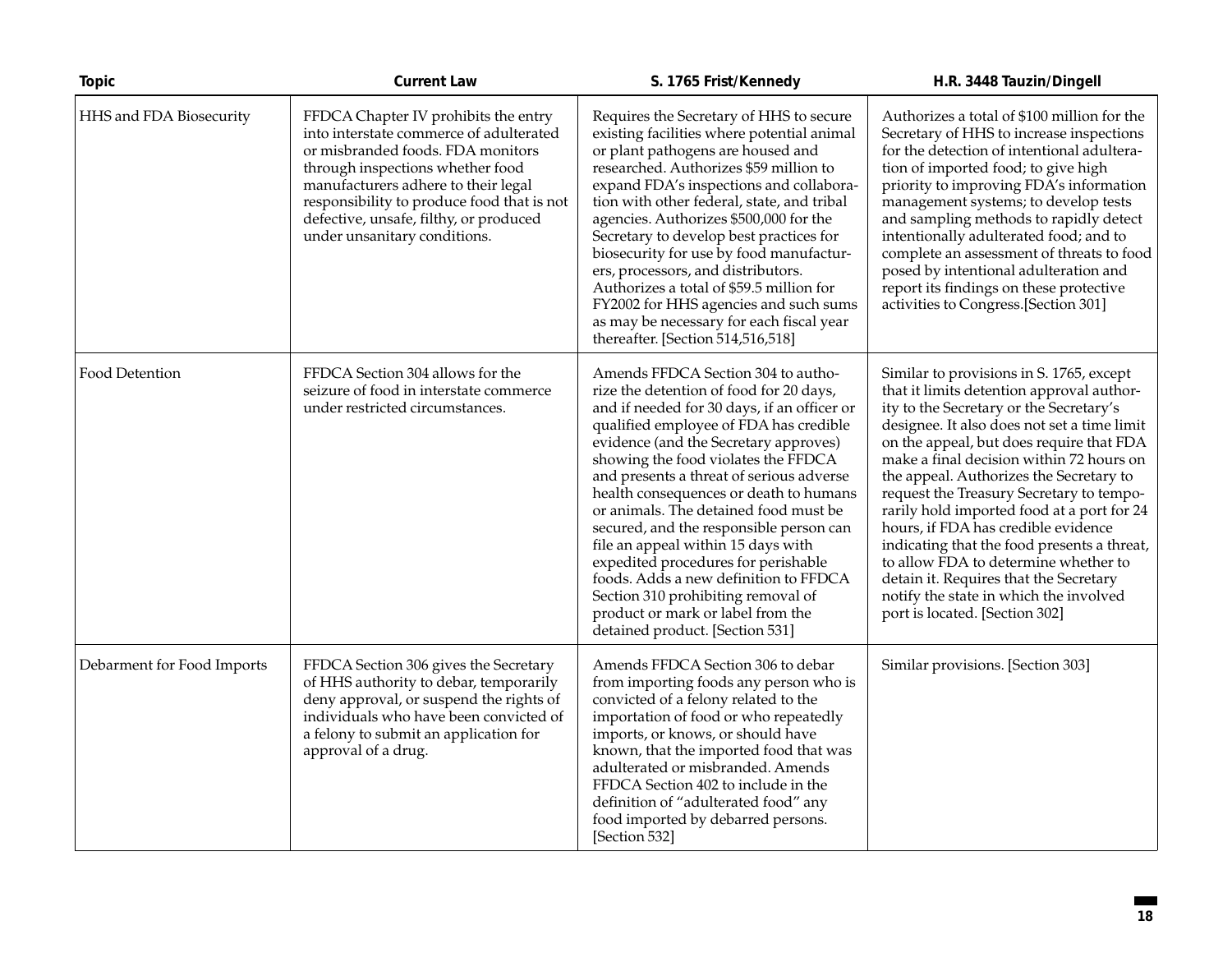| <b>Topic</b>                             | <b>Current Law</b>                                                                                                                                                                                                                                                                                                                                                                                        | S. 1765 Frist/Kennedy                                                                                                                                                                                                                                                                                                                                                                                                                                                                                                                                                                                                                                                                                                                                                                                                                                                                                                                                                  | H.R. 3448 Tauzin/Dingell                                                                                                                                                                                                                                                                                                                                                                                                                                                                                                                                                                                                                                                                                                                               |
|------------------------------------------|-----------------------------------------------------------------------------------------------------------------------------------------------------------------------------------------------------------------------------------------------------------------------------------------------------------------------------------------------------------------------------------------------------------|------------------------------------------------------------------------------------------------------------------------------------------------------------------------------------------------------------------------------------------------------------------------------------------------------------------------------------------------------------------------------------------------------------------------------------------------------------------------------------------------------------------------------------------------------------------------------------------------------------------------------------------------------------------------------------------------------------------------------------------------------------------------------------------------------------------------------------------------------------------------------------------------------------------------------------------------------------------------|--------------------------------------------------------------------------------------------------------------------------------------------------------------------------------------------------------------------------------------------------------------------------------------------------------------------------------------------------------------------------------------------------------------------------------------------------------------------------------------------------------------------------------------------------------------------------------------------------------------------------------------------------------------------------------------------------------------------------------------------------------|
| Maintenance and Inspection of<br>Records | FFDCA Section 704 authorizes FDA to<br>conduct factory inspections. Currently,<br>FDA inspectors have access to company<br>records but can only request access to<br>copy, and verify records for restricted<br>medical devices, prescription drugs, not<br>for foods. Inspectors may not require<br>that records be kept nor do officials have<br>authority to copy records found during<br>inspections. | Add a new Section 414 to the FFDCA<br>allowing the Secretary, if a food is<br>believed to be adulterated or mis-<br>branded and presents a threat of serious<br>adverse health consequences or death to<br>humans or animals, to have access to<br>and to copy all records related to the<br>food. Excludes restaurants and farms,<br>and has reduced requirements for small<br>businesses (less than 50 employees.)<br>Requires records to be kept for 2 years<br>so food can be investigated. Excludes<br>records on USDA-regulated foods (meat,<br>poultry, and egg products), and on trade<br>secrets and/or confidential information<br>on recipes, and financial, pricing,<br>personnel, research, and sales data.<br>Amends FFDCA Section 704 to add a<br>clause to allow the inspection of all<br>records and other information described<br>in the new Section 414. Requires final<br>rules to be issued on record keeping<br>within 18 months. [Section 533] | Similar provisions to S. 1765, but in-<br>cludes language that requires the<br>Secretary to put into effect procedures to<br>prevent unauthorized disclosure of any<br>trade secrets or confidential information.<br>Also provides authority to the Secretary<br>to take into account the size of the<br>business when imposing any record<br>keeping requirements. Does not impose a<br>time limit for promulgation of rules.<br>[Section 304]                                                                                                                                                                                                                                                                                                        |
| Registration of Food Facilities          | Currently, only States have records of<br>food processing, packing and holding<br>facilities. The federal government must<br>ask the states for this information.                                                                                                                                                                                                                                         | Creates a new Section 415 in the FFDCA<br>requiring all facilities, domestic and<br>foreign, that manufacture, process, and<br>handle food to register with the Secre-<br>tary all the identities (brand names)<br>under which business is conducted,<br>addresses of the facilities, and general<br>food categories. Foreign registrations<br>must name a U.S. agent. Requires the<br>Secretary to give each facility a number<br>and keep the list of registered facilities<br>up to date. Exempts certain retail stores<br>and farms from registration require-<br>ments. Registration does not imply a<br>license. Requirements for registration<br>would take effect 180 days after enact-<br>ment. Amends Section 403 to prohibit<br>interstate commerce of food from<br>unregistered facilities. [Section 534]                                                                                                                                                  | Similar provisions to S. 1765, but applies<br>requirements to facilities that manufac-<br>ture, process, pack or hold food (excludes<br>farms.) Adds that the Secretary may<br>provide for and encourage the use of<br>electronic submissions to register as long<br>as there are authorization protocols used<br>to identify the registrant and validate the<br>data. Adds that the Secretary must<br>within 60 days identify facilities required<br>to register, and, as S. 1765, enforce the<br>registration within 180 days of the Act's<br>enactment. Exempts only retail establish-<br>ments from registration requirements.<br>Specifies that registration requirements<br>would not apply to food products<br>regulated by USDA. [Section 305] |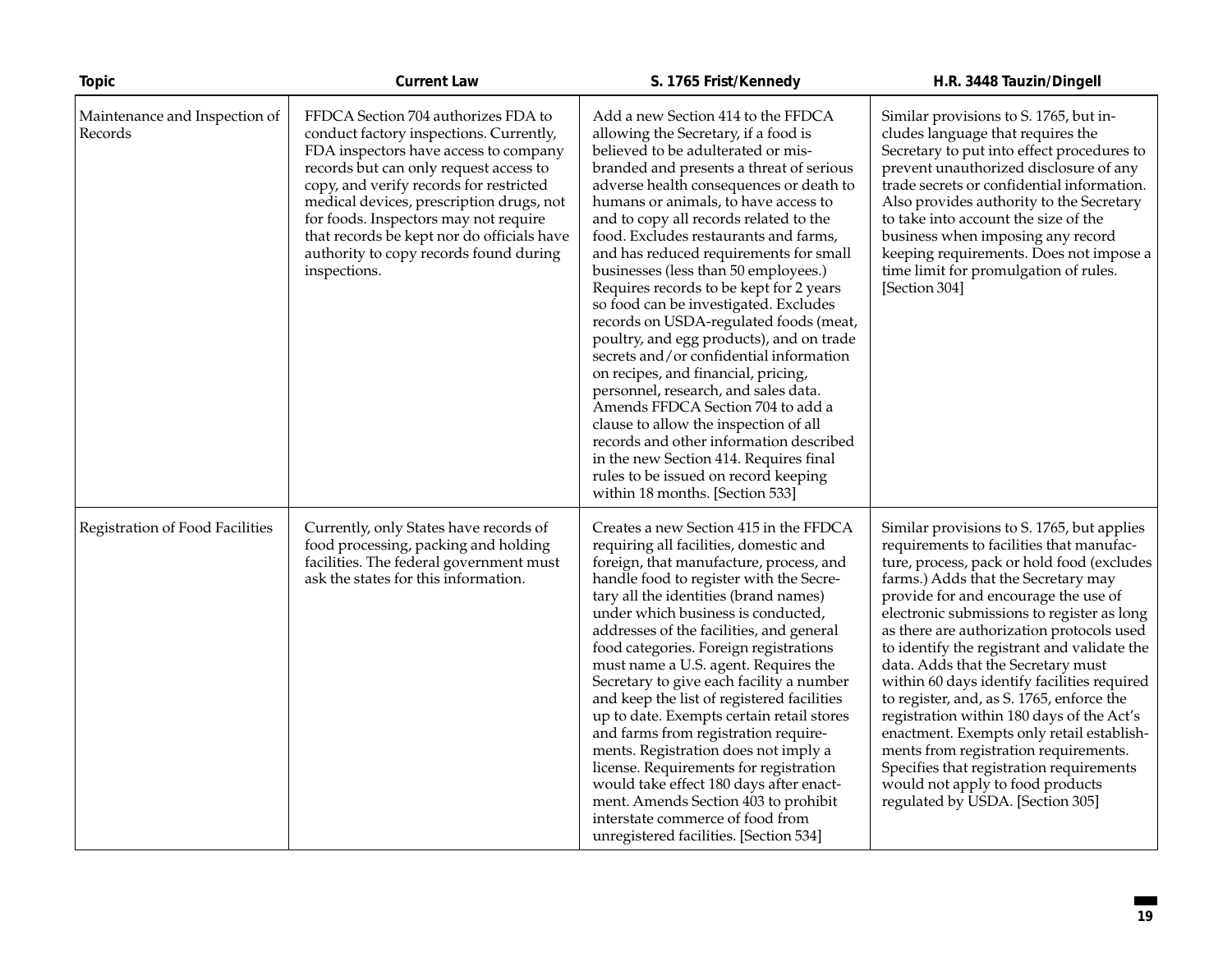| <b>Topic</b>                                                                        | <b>Current Law</b>                                                                                                                                                                                                                                                                                                                                                                    | S. 1765 Frist/Kennedy                                                                                                                                                                                                                                                                                                                                                                                                                                           | H.R. 3448 Tauzin/Dingell                                                                                                                                                                                                                                                                                                                                                                                                                                                                                                                                                                                                                                                                                                                                                                                       |
|-------------------------------------------------------------------------------------|---------------------------------------------------------------------------------------------------------------------------------------------------------------------------------------------------------------------------------------------------------------------------------------------------------------------------------------------------------------------------------------|-----------------------------------------------------------------------------------------------------------------------------------------------------------------------------------------------------------------------------------------------------------------------------------------------------------------------------------------------------------------------------------------------------------------------------------------------------------------|----------------------------------------------------------------------------------------------------------------------------------------------------------------------------------------------------------------------------------------------------------------------------------------------------------------------------------------------------------------------------------------------------------------------------------------------------------------------------------------------------------------------------------------------------------------------------------------------------------------------------------------------------------------------------------------------------------------------------------------------------------------------------------------------------------------|
| Prior Notice of Imported Food<br>Shipments                                          | Under FFDCA Section 801, a food that (i)<br>is found to be manufactured, processed,<br>or packed under unsanitary conditions,<br>(ii) is forbidden or restricted in the<br>producing country or from where it was<br>exported, or (iii) is adulterated or<br>misbranded at the border, can have its<br>admission deferred while the food is<br>reconditioned, relabeled or destroyed. | Amends FFDCA Section 801 to require a<br>producer, manufacturer, or shipper of<br>imported food, at least 4 hours before it<br>is imported, to document its identity,<br>country of origin, and quantity imported<br>to FDA and the U.S. Customs or the<br>import can be refused entry. Exempts all<br>USDA-regulated foods (meat, poultry,<br>and egg products.) Prohibits knowingly<br>making a false statement in the import<br>documentation. [Section 535] | Similar provisions to S. 1765, except the<br>advance period for submission of<br>documentation is to be not less than 24<br>hours nor more than 72 hours before<br>importation of the food. The required<br>information includes a description of the<br>food, the identity of the manufacturer<br>and shipper, if possible the grower, the<br>country of origin of the food, the country<br>from which the article is shipped, and<br>the anticipated U.S. port of entry.<br>Without a notice, the food will be refused<br>admission or held until the required<br>information is provided and a determi-<br>nation that the food is not a serious<br>health threat to humans or animals. The<br>Secretary can ask for more information.<br>This provision excludes USDA regulated<br>products. [Section 306] |
| Mark Articles Refused<br>Admission                                                  | The FFDCA Section 403 defines mis-<br>branded foods as food whose labeling or<br>advertising is false or misleading.<br>Section 801(a) gives the Secretary the<br>general authority to refuse imports<br>deemed adulterated or misbranded.                                                                                                                                            | Amends both Sections 403 and 801(a)<br>definitions of misbranded food to<br>include food that has been refused<br>admission to the United States and not<br>destroyed and which presents a threat of<br>serious adverse health consequences or<br>death, unless the packaging is clearly<br>and conspicuously labeled: United States:<br>Refused Entry at the expense of the<br>food's owner until the food is brought<br>into compliance. [Section 536]        | Similar provisions to S. 1765. [Section<br>307]                                                                                                                                                                                                                                                                                                                                                                                                                                                                                                                                                                                                                                                                                                                                                                |
| Authority to Commission<br>Other Federal Officials to<br><b>Conduct Inspections</b> | The FFDCA Section 702 states that the<br>Secretary is authorized to conduct food<br>inspections (examinations and investiga-<br>tions) through officers and employees of<br>HHS, or any health, food, or drug officer<br>of a state that has been duly commis-<br>sioned by the Secretary as an officer of<br>the Department.                                                         | Amends FFDCA Section 702 to provide<br>the authority to commission qualified<br>federal officials from other departments<br>or agencies to conduct inspections. This<br>can only happen if there are no current<br>laws restricting the use of a department<br>or agency officers, employees, or funds.<br>[Section 537]                                                                                                                                        | No provisions.                                                                                                                                                                                                                                                                                                                                                                                                                                                                                                                                                                                                                                                                                                                                                                                                 |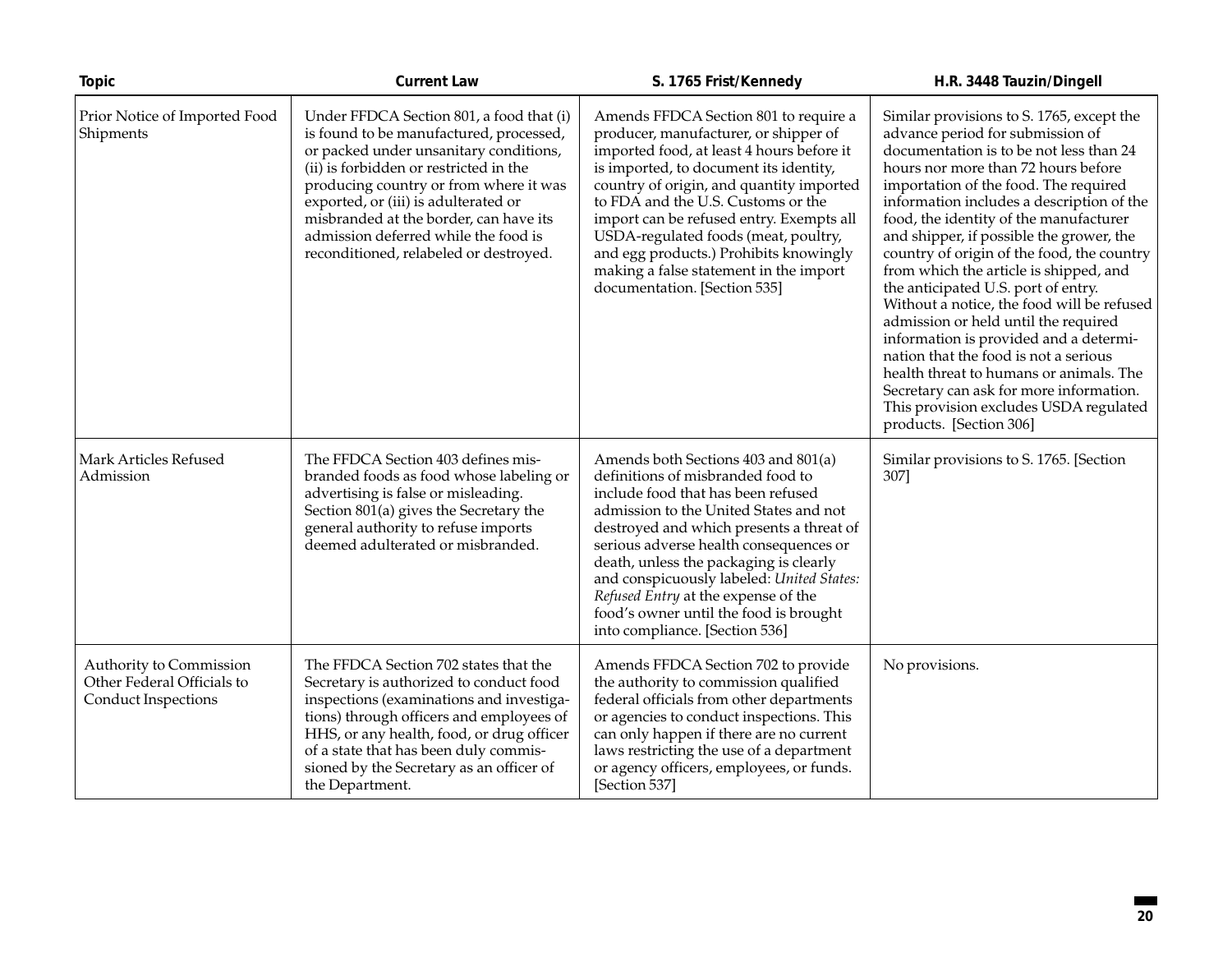| <b>Topic</b>                                        | <b>Current Law</b>                                                                                                                                                                                                                                                                                                            | S. 1765 Frist/Kennedy                                                                                                                                                                                                                                                                                  | H.R. 3448 Tauzin/Dingell                                                                                                                                                                                                                                                                                                                                                                |
|-----------------------------------------------------|-------------------------------------------------------------------------------------------------------------------------------------------------------------------------------------------------------------------------------------------------------------------------------------------------------------------------------|--------------------------------------------------------------------------------------------------------------------------------------------------------------------------------------------------------------------------------------------------------------------------------------------------------|-----------------------------------------------------------------------------------------------------------------------------------------------------------------------------------------------------------------------------------------------------------------------------------------------------------------------------------------------------------------------------------------|
| Prohibition against Port<br>Shopping                | The FFDCA Section 402 defines "adul-<br>terated" food as any food that bears or<br>contains any poisonous or deleterious<br>substance which may render it injurious<br>to health.                                                                                                                                             | Amends FFDCA Section 402 to require<br>that an importer offering food that has<br>been refused admission prove at his own<br>expense that the food is in compliance<br>with the applicable requirements of the<br>Act. [Section 538]                                                                   | Similar provisions to S. 1765 except that<br>importer, at his own expense, must prove<br>that the article is not adulterated, as<br>determined by the Secretary. [Section<br>308]                                                                                                                                                                                                       |
| Grants to States for<br>Inspections                 | The FFDCA Section 702 states that the<br>Secretary is authorized to conduct food<br>inspections (examinations and investiga-<br>tions) through officers and employees of<br>HHS, or any health, food, or drug officer<br>of a state that has been duly commis-<br>sioned by the Secretary as an officer of<br>the Department. | Creates a new Section 910 in the FFDCA<br>authorizing \$10 million for FY2002, and<br>such sums as may be necessary for<br>subsequent fiscal years, to provide grants<br>to states to increase food safety examina-<br>tions, inspections and investigations<br>under FFDCA Section 702. [Section 539] | Creates a new Section 909 in the FFDCA<br>authorizing grants to states and territo-<br>ries to conduct food safety examinations,<br>inspections, and investigations under<br>Section 702, like S. 1765, but does not<br>specify an amount. Also, allows grants to<br>states to assist in costs when responding<br>to adulterated food that might injure<br>public health. [Section 310] |
| Notices to States Regarding<br><b>Imported Food</b> | No provisions.                                                                                                                                                                                                                                                                                                                | No provisions.                                                                                                                                                                                                                                                                                         | Requires that the Secretary notify the<br>state that holds the food when there is<br>credible evidence that it presents a threat<br>of serious adverse health consequences<br>or death to humans or animals. [Section<br>309]                                                                                                                                                           |
| Rule of Construction                                | USDA regulates meat under the Federal<br>Meat Inspection Act (21 U.S.C. 601 et<br>seq.), poultry under the Poultry Prod-<br>ucts Inspection Act (21 U.S.C. 451 et<br>seq.), and processed egg products under<br>the Egg Products Inspection Act (21<br>U.S.C. 1031 et seq.)                                                   | Prohibits FDA from regulating any food<br>under USDA's jurisdiction. [Section 540]                                                                                                                                                                                                                     | No provisions.                                                                                                                                                                                                                                                                                                                                                                          |
| Food Safety Grants                                  | FoodNet, established in 1995 by USDA<br>and FDA, tracks the incidence of<br>illnesses caused by nine pathogens in<br>nine geographic areas across the United<br>States. PulseNet compares genetic<br>patterns of bacteria isolated from<br>patients with foodborne illness and/or<br>contaminated food.                       | Amends PHS Act Title III to authorize<br>\$19.5 million for FY2002 in grants to<br>states to expand the number participat-<br>ing in FoodNet and PulseNet and other<br>surveillance networks and to maintain<br>technical and laboratory capacity.<br>[Section 541]                                    | No provisions.                                                                                                                                                                                                                                                                                                                                                                          |